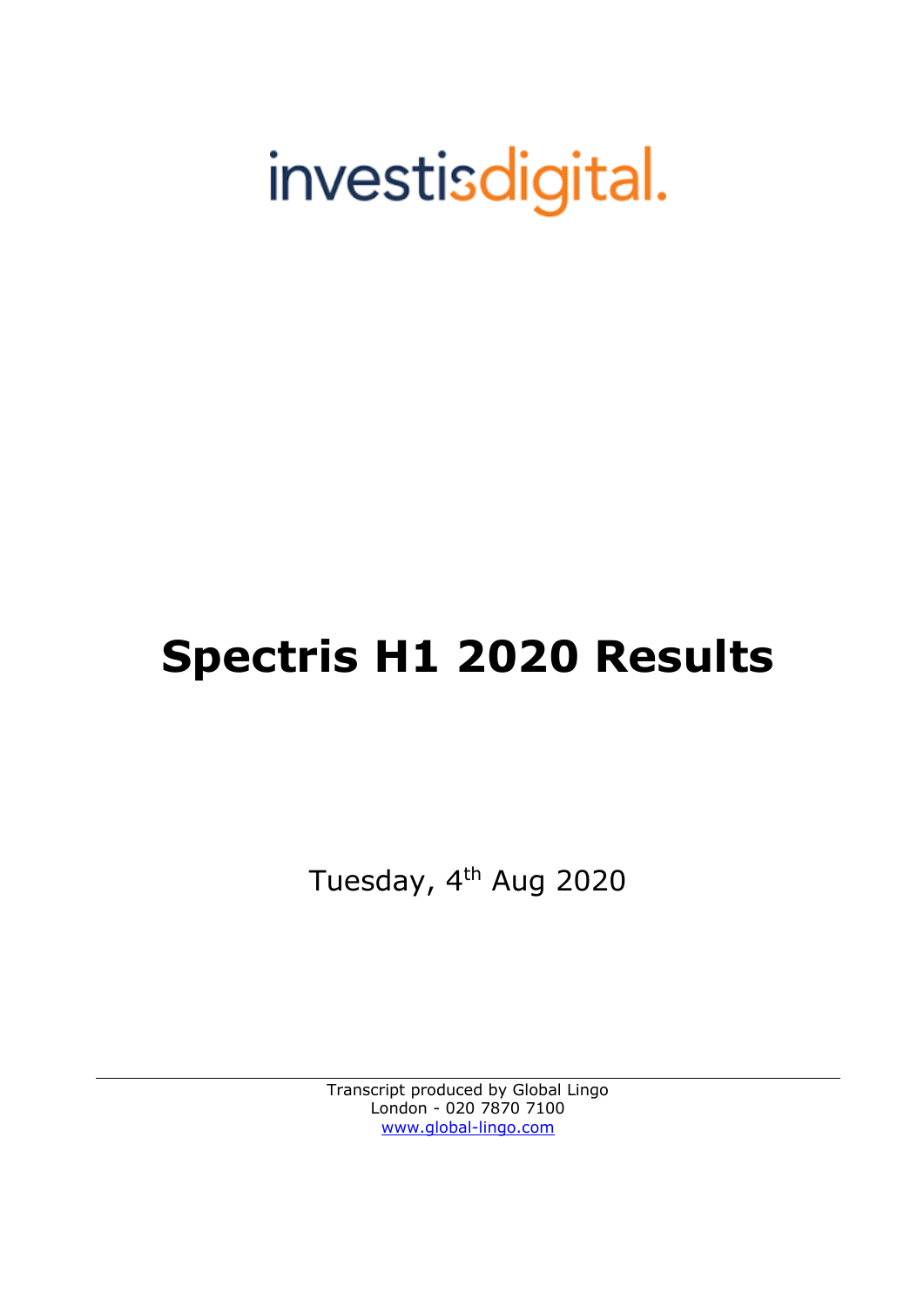# **Introduction and Highlights**

Andrew Heath *Chief Executive, Spectris*

#### **Welcome**

Good morning, everyone. I hope that you are all keeping safe and well at this time, and welcome to those on the call, but also to those of you on the webcast to this Spectris' Half Year Results for 2020. I am Andrew Heath, Chief Executive, and I am joined today by Derek Harding, our CFO.

# **Agenda**

So moving on to the agenda. I will go through the headlines and then pass over to Derek to run through the numbers in more detail. I will then come back to talk to you about our operational performance before closing with outlook and opening the session for Q&A.

### **COVID-19**

Our priority continues to be to protect the health and safety of our employees, and through this period, balance the needs of all stakeholders. Response and commitment of our people has been exceptional, and I would again like to publicly thank and recognise everyone for how they have responded to all that COVID-19 has presented to us. I would also like to thank our shareholders for their understanding and support over the past months. It is greatly appreciated.

### **H1 2020 headlines**

In terms of performance, we had a better Q2 than we expected when we entered the quarter. H1 results decreased by 14% on a like-for-like basis to £599 million. With the commitment of our people, we moved quickly to support our customers at a lower cost. And we rapidly implemented a number of short-term temporary cost measures which, along with the benefits from our profit improvement programme, delivered an 11% reduction in like-for-like overheads in the first half.

As a result, the profit drop-through impact was limited at 32%, resulting in a 41% like-forlike reduction in operating profit to £44.1 million.

Spectris has performed well in the face of what has been an unprecedented time, demonstrating the resilience and quality of our business model and our cash generative nature. Our cash conversion was very good such that we ended the period with an even stronger balance sheet and liquidity position at the end of June. This has enabled us to reinstate payments to stakeholders, paying an additional interim dividend in lieu of the final 2019 dividend, and announcing an interim dividend for the first half of 2020.

We are also restoring salaries and bringing people back to full-time working. However, we must remain vigilant, both in terms of our people's well-being and our forward planning. The outlook does remain uncertain. But what is clear is that we are facing a global recession with an extended recovery period. Therefore, we must now move to implement sustainable actions in the face of this new economic reality. And consequently, we have announced a restructuring programme, which we expect to deliver £20 million of benefits in 2021, which is on top of the  $E20$  million we delivered this year from our profit improvement programme previously announced.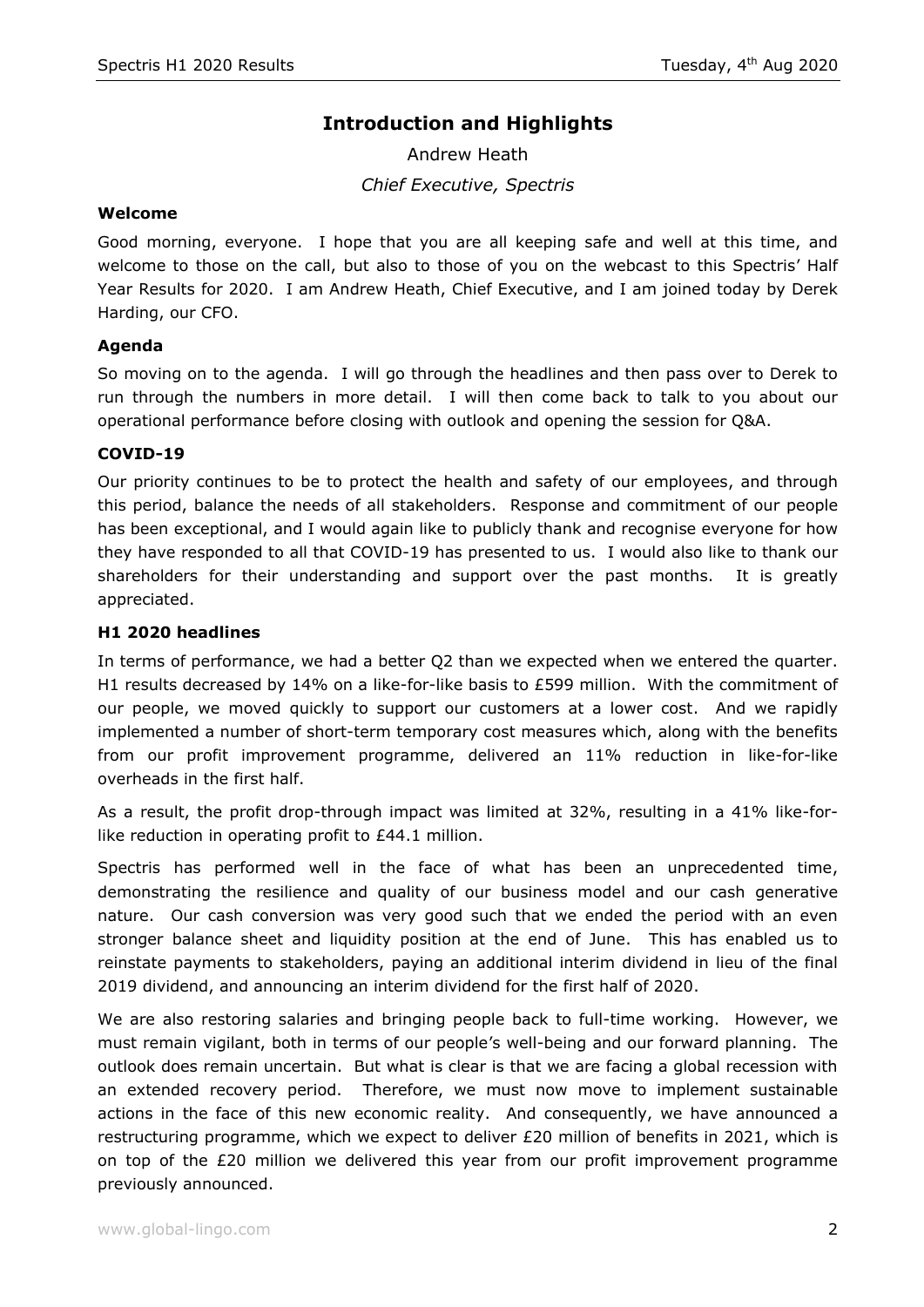Nevertheless, our strategic direction is unchanged. Whilst the backdrop has fundamentally altered, it provides new opportunities for us to emerge from this crisis even stronger and more resilient. We will continue to focus on what we can control, investing in our business to deliver growth, implementing cost and improvement initiatives to drive operating margin expansion and optimising the portfolio to deliver long-term value to our shareholders.

# **A balanced approach to managing our business**

First half of 2020 has presented many new challenges, but as we have previously said, we have endeavoured to take a balanced, socially responsible approach to managing our business, consistent with our culture and values. While, of course, we are working hard to deliver stronger financial performance as possible, we are also ensuring we address the needs of all our stakeholders, protecting and supporting our people, working more closely and flexibly with our customers and suppliers while finding ways to aid the communities within which we operate.

And to address the crisis, we have managed it in really in three phases: react, respond and reset. At our trading update in May, we described many of the actions we have taken in the first two phases. So I will just provide a brief summary here.

### *React*

The Spectris team reacted superbly in the early days of the pandemic, protecting and supporting our people and working more closely and flexibly with our customers and suppliers. With the health, safety and well-being of our people remaining a key priority, we moved quickly to enable working from home arrangements for all roles where possible and to protect employees still deployed at our sites with heightened safety measures.

We also enhanced our mental health support, provided practical guidance and increased our communication in order that everyone stayed connected. These measures continue today. For our customers, we have innovated how we engage with them as many continue to work remotely. We increased our use of digital engagements, including virtual training, online demonstrations and also accelerated self-installation and remote support tools to keep our customers operational.

We have also been working more closely with our suppliers, maintaining our payment terms and offering to provide early payment to any small business suffering hardship.

# *Respond*

In the respond phase, we took swift action to protect the company while retaining capabilities and protecting jobs for as long as possible. We prioritised short-term costs and savings to support our financial performance and mitigated the impact on jobs through a range of temporary measures, such as reducing discretionary costs, a headcount freeze, and asking our people to take a reduction in pay, or work a shorter week or indeed be furloughed.

With the support of our people, we were able to implement these savings quickly despite the financial burden it placed on them. Their selflessness and commitment is very, very much appreciated.

In conjunction with our profit improvement programme, this resulted in overheads in the first half being 11% lower on a like-for-like basis. And Derek will cover this in more detail shortly. To preserve cash, we also decided to withdraw the special dividend and postpone the final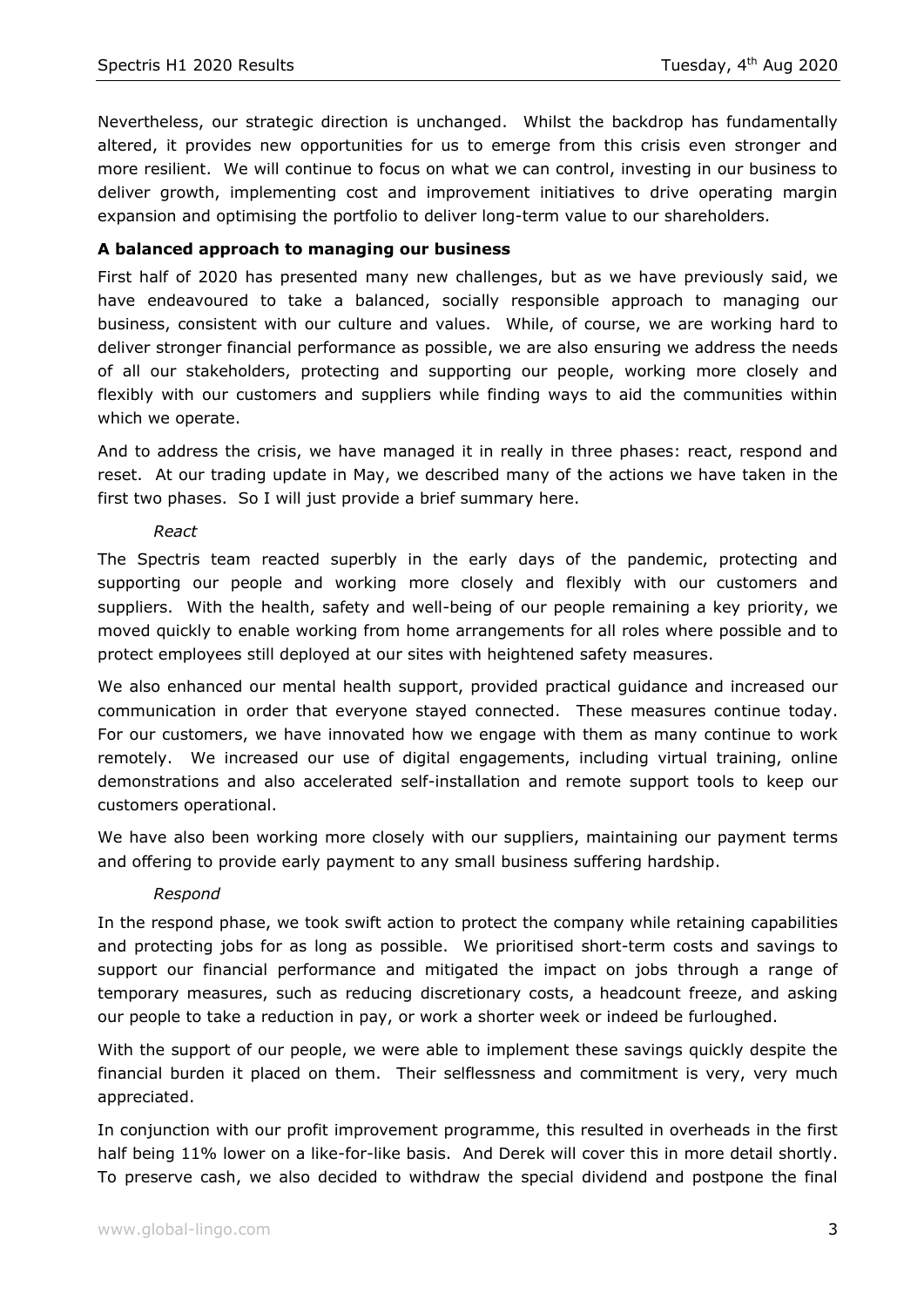dividend for 2019. We also limited spend on CapEx to key projects, but maintained our investment in research and development.

As we have already mentioned, our Q2 performance was better than we initially anticipated. However, it has been a challenging period. As we look forward, it is now evident we are facing an extended recovery, and therefore, we must now move to the next stage of our planning, the reset phase.

## **Reset – prepare for the recovery**

We continue to believe in the long-term growth outlook of our target markets. However, it remains unclear exactly how they will perform in the near-term. Having reviewed a number of scenarios, we are planning our business based on a recovery that extends through 2021. As a result, this now necessitates moving from temporary to permanent reductions in our cost base and additional restructuring will take place through the rest of the year and into next.

Our current profit improvement programme remains in place and we fully expect to deliver £20 million of benefit this year for a cost between £20 million to £25 million. Additionally, we are now launching a restructuring programme to resize our cost base, targeting further sustainable benefits of  $E20$  million in 2021. Detailed plans are in the process of being developed and further information on these will be provided in October.

Let me now give you a flavour of where these will come from. The last few months has led to a completely different way of working, which provides a number of opportunities for us to be a lower cost organisation, such as, working remotely is now possible on a much wider scale than previously thought and our people want to be able to work more flexibly. Consequently, a number of physical facilities will be closed or reduced in size.

We will also reduce discretionary costs. We have dramatically increased the use of digitalisation, both in terms of how we engage with customers as well as remote working. As such, we will be able to translate much of the savings achieved over the past months into a permanent reduction in discretionary costs, such as travel and marketing and conference like expenses.

With a prolonged recovery period now expected, it is unfortunate and appropriate that we now need to resize our capacity on a sustainable basis. Given the varying outlook for each of our operating companies, we will be implementing a targeted headcount reduction programme by business. And as ever, we will maintain our focus on asset optimisation and portfolio management, our disposal programme will continue and we will look to cease or sell marginal activities, so that we can focus on those areas, which offer higher growth and profit potential.

As part of this transition, it is right that we re-establish a sense of normality, implementing sustainable changes that provide incentives for all our stakeholders. For this reason, supported by our strong cash flow generation in the first half, we are restoring salaries and returning as many people as possible to full-time working during August and September.

Executive Director salaries and Board fees will be reinstated in October once this work has been completed for all our employees. And for our shareholders, we will pay an additional interim dividend of 43.2p per share in October, which is equal to the amount that would otherwise have been paid if the 2019 final dividend would have been put to and approved by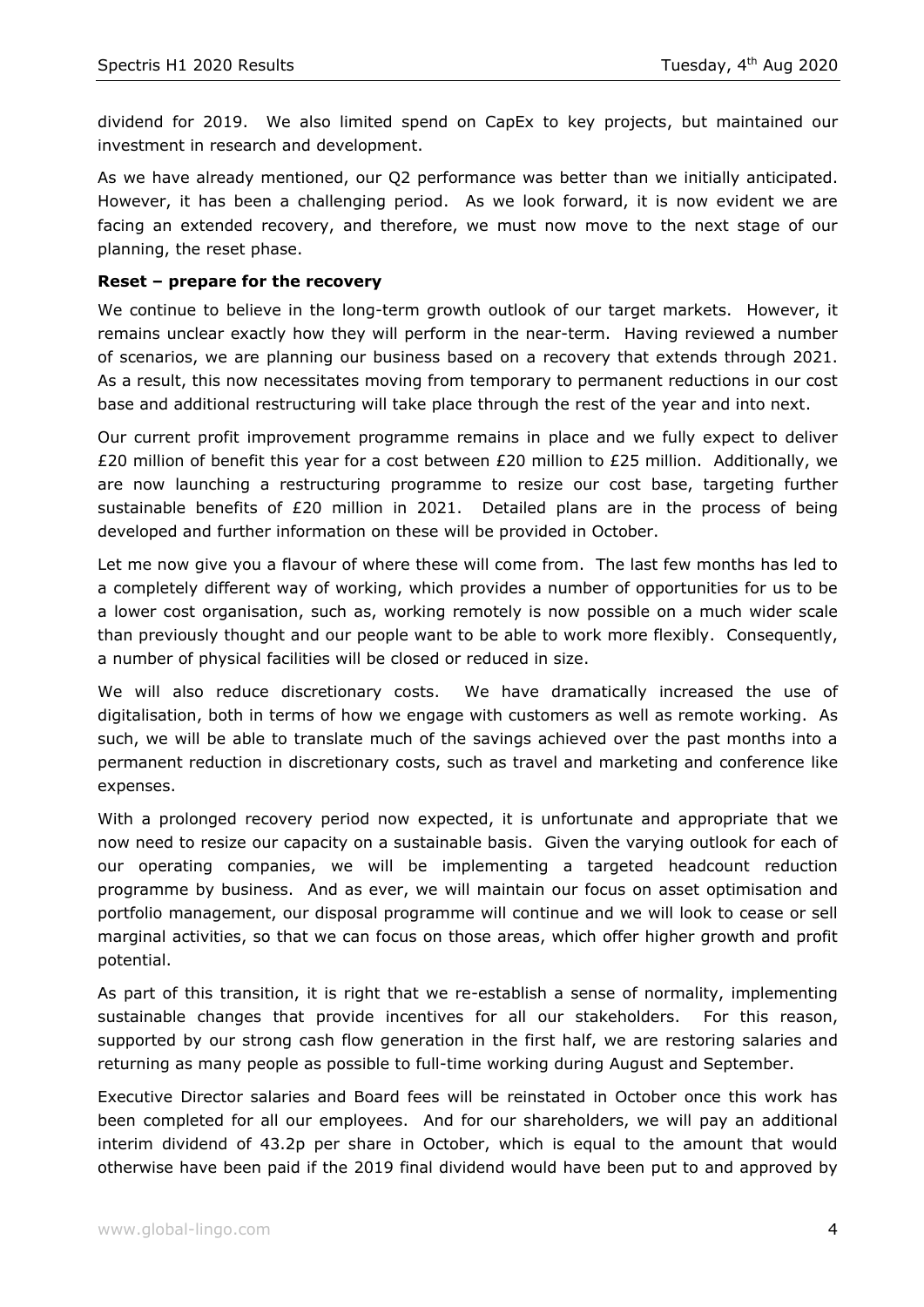shareholders. And in regards to the first half of 2020, an interim dividend of 21.9p has been declared and that will be paid in November.

### **Reinstate payments to stakeholders**

In light of the events of the last few months, we have taken the time to reflect on our strategic direction and have concluded that it is still highly relevant. The core thesis of driving growth and operating leverage, as well as optimising the portfolio and focusing on those businesses, the growth and margin potential, is as critical now as when we first set it. The strategic growth initiatives that we established within our businesses continue to be implemented and we will carry on investing in R&D and CapEx with key projects, ensuring we continue to deliver the leading products and services our customers desire.

For example, during this period, with facility access constrained, the requirement for remote support, data analytics and insights has become more prevalent. We are investing in providing more integrated software and services, including predictive and prognostic analytics, in order that our products evolve to meet this increasing trend.

Malvern Panalytical is working on the increased vision of process automation solutions, for instance. HBK has launched new hardware and software products to provide more complete e-powertrain testing and optimization, including energy distribution systems testing. And Omega has launched the first phase of its layer end product range, which is a smart sensor gateway and cloud services system that streamlines sensing, monitoring and access to data through wireless connectivity.

And we remain intent on improving our operating margin to at least previous highs. The outlook makes this longer dated, so it is even more important we continue to concentrate on self-help initiatives to drive cost efficiency and the application of the Spectris business system will also be key. Our portfolio optimisation programme continues, both in terms of disposals, where the previously identified divestment candidates have not changed, and also on the acquisition side, to increase scale and/or expand our capabilities into adjacent markets.

Our balance sheet strength has put us in a good position to pursue opportunities that may emerge in this new environment.

#### **Delivering value beyond measure**

And supporting this strategy is our newly launched values and revised code of business ethics. Our values underpin our behaviours. It represents what we believe and guide our actions, such as our culture of flex that we want to see in Spectris, that is ambition, accountability and integrity. And we phrase that as being true, owning it and aiming high in everything that we do.

And our code of business ethics helps us perform and do business in the right way, ensuring that we maintain strong corporate governance, especially as we shift to greater remote working. I have been delighted to see the strength of our culture come through over these past months. Our people have really stepped up as a team to support our customers, our businesses and each other.

And I would now like to hand over to Derek, who will run through the financials in more detail. Derek, over to you.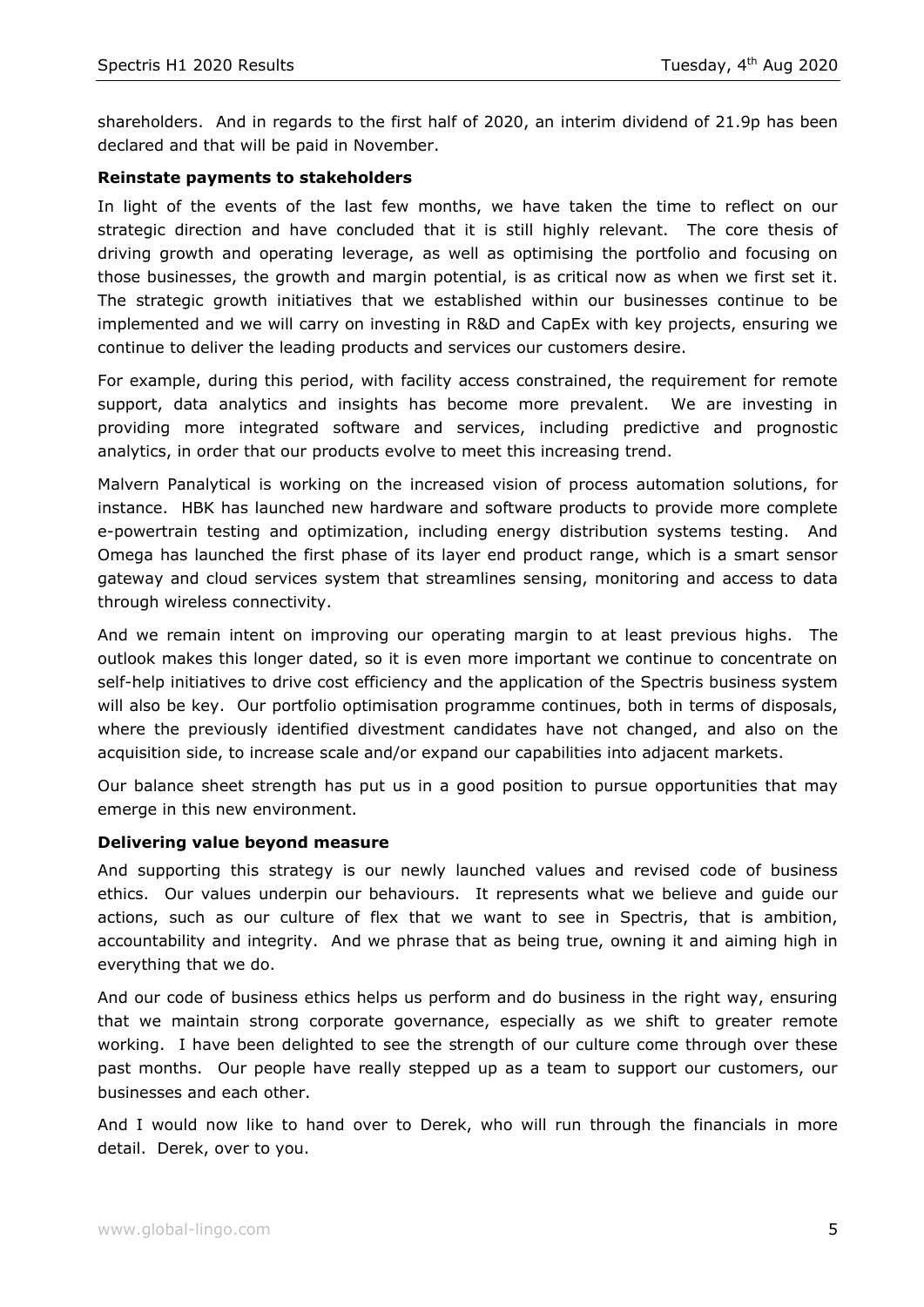# **Financial Performance**

Derek Harding *CFO, Spectris*

### **Challenging market conditions**

Thank you, Andrew, and good morning, everyone. Andrew has covered some of the metrics already, but for completeness, my first slide is a summary of the key performance indicators for the period.

Sales decreased by 21.1% to £599 million. 9% of this decline related to disposals, primarily the disposal of BTG, leaving 13.7% decrease on a like-for-like basis. Adjusted operating profit decreased by 47.2% to £44.1 million, 41% down on a like-for-like basis. And these movements clearly impacted the adjusted operating margin, which was down 360 basis points to 7.4%, with like-for-like adjusted operating margins down 340 basis points compared to the first half of 2019.

Clearly, a challenging set of numbers as we faced into COVID for the first half. However, we are pleased to have limited the like-for-like profit decline to only 32% of the sales decline as a result of solid cost actions through the period. Adjusted profit before tax was  $£40.4$  million, down 47.7%.

Our tax rate came in at 22%, which is slightly higher than the guidance given at the start of the year, due to a slight change in our mix of anticipated profit. And adjusted earnings per share decreased by 48.1% to 27.2p, reflecting the decrease in adjusted profit before tax which we note above.

Supported by our strong cash flow in the first half, the Board has reflected on the decisions regarding the final dividend, as Andrew mentioned, and we announced this morning that an additional interim dividend of the same amount will be paid in October. And with regard to the first half of 2020, the interim dividend of 21.9p as proposed needs to be paid in November of this year.

This is the same amount of interim dividend that is paid last year, and you should read nothing specific into the amount chosen. We will determine the final dividend for FY20 February next year as part of our year-end process based upon all the information available to us at that time.

Notwithstanding, there is no change to our progressive dividend policy, which is based on affordability and sustainability. The adjusted cash conversion was 201% compared to 89% last year, and it demonstrates the cash generative nature of the Group. And at  $30<sup>th</sup>$  June, the Group had a net cash position of £94.3 million.

Finally, on this slide, the return on gross capital employed fell from 13.4% to 11.3%, primarily due to the lower profits in the period discussed above.

#### **LFL sales and profit decline**

Our next slide provides a graphical view of the main P&L movements in the first half. Sales are shown across the top with adjusted operating profits at the bottom. First of all, I have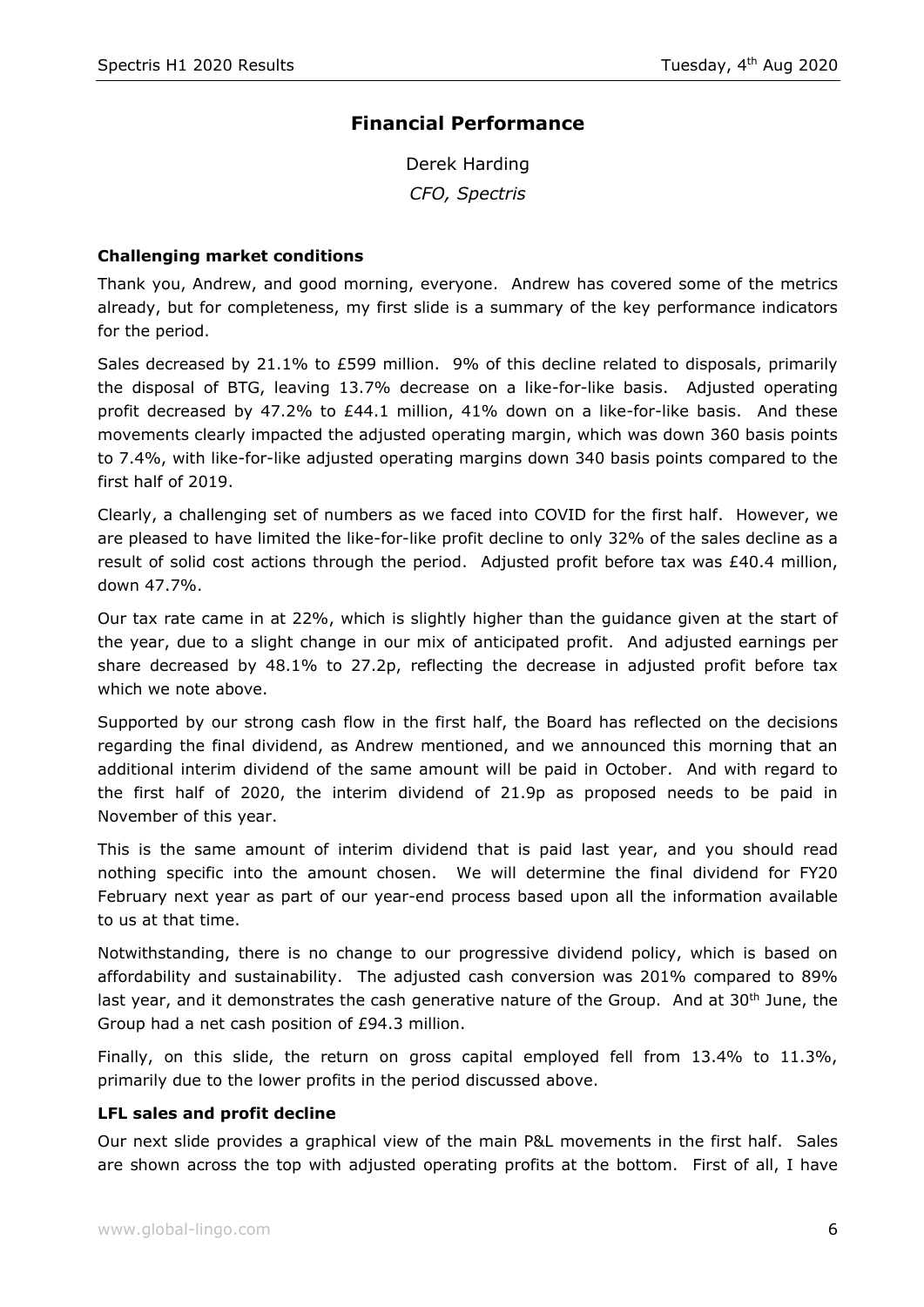adjusted 2019 to remove the sales and operating profit relating to disposals, primarily BTG, to provide an organic baseline.

Favourable foreign exchange movements contributed £5.1 million of sales and £1 million of operating profit. And like-for-like organic sales decreased by £94.3 million, which dropped through to lower gross profit of  $£63.2$  million. And then finally, overheads were down by £32.8 million with savings generated from the profit improvement programme and temporary measures taken in response to COVID-19, which I will now expand further on my next slide.

# **Cost reduction measures**

I have added a new slide this time to help explain the moving parts within our cost base. On the left, you can see the prior year reported overheads of  $E335.5$  million and I have then removed the overhead associated with disposals of £28 million. Foreign exchange increased our costs by £1.7 million. At the end of last year, we quided that the 2019 profit improvement actions would contribute a further £10 million of cost reduction in 2020 as they annualise. And you can see that  $E9.2$  million of this came through in the first half.

Additional PIP actions underway in 2020 have also contributed  $£1.8$  million of savings in the first half. And if you recall, we anticipated that these actions would contribute  $£10$  million in total during 2020.

You can also see £21.8 million of other cost saves. This includes several temporary savings, such as a £12 million travel saving in the first half, as well as £6.7 million of income from government support schemes outside of the UK. We have chosen not to benefit from any of the COVID-19-related programmes within the UK.

As we look into the second half of 2020, removal of disposed businesses will account for a further £24 million reduction in H2 compared to the prior year. We expect it to deliver on the remaining £9 million from the PIP programme, plus an additional  $£10$  million of temporary savings. So this would give us around £50 million of savings in 2020 compared to 2019 on a like-for-like basis, of which £30 million we consider as temporary in nature.

And as we said earlier, we are launching a restructuring programme to switch £20 million of these temporary savings into sustainable benefits. The detailed plans are being developed and further information will be provided in October.

# **Strong cash flow conversion**

Our next slide looks at how we have generated cash in the year and it illustrates what we have then done with that cash. Starting by adding back the £31 million of depreciation and amortisation charged to the adjusted operating profit, brings you to the £75.1 million of EBITDA generated in the period.

As our activity and revenues declined during the first half, the Group released £36.9 million of cash from working capital. This was broadly generated from the collection of accounts receivable from the higher sales in Q4 of last year. We continue to focus on improving our average working capital as a percentage of sales, but with the sales decline that we have experienced during the first half, our average working capital increased to 14.7%, the top end of our desired range of 11% to 15%.

CapEx of £23.2 million was £16 million lower than the prior year and includes investments at Millbrook of £5.1 million. This is lower than our original guidance as we have delayed certain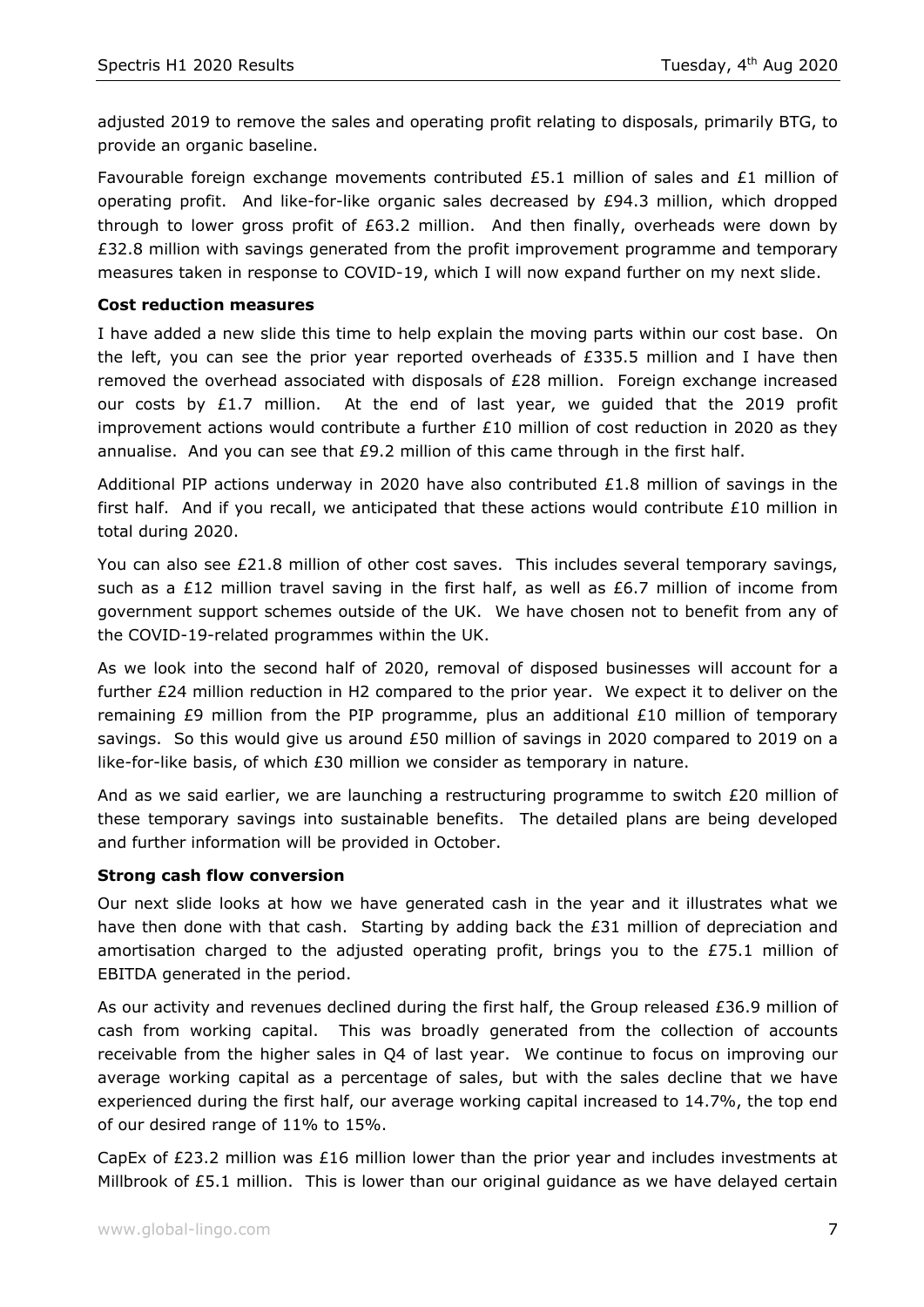investments in response to the current environment. And this then gives us our adjusted cash from operating activities for £88.8 million, which we divide into the adjusted operating profit to get our cash conversion metric of 201%.

Interest and tax had a combined cash effect of £13.3 million, and as we announced in April, there was no dividend payment in the first half. They will now be paid in October and November as discussed earlier. And we spent £8.2 million of cash in restructuring activities associated with the PIP programme. The £13.4 million of transaction-related cash income is the net of £24.4 million of cash received from business disposals, £7.1 million paid in respect to prior year acquisitions and £3.9 million transaction-related costs.

IFRS lease payments were £9.8 million and an FX loss of £10 million gets you back to the balance sheet, net cash income of £60.8 million for the period.

# **Adjusted and statutory operating profit/(loss)**

The next slide is included to help you understand the moving parts between our adjusted operating profit measures and our statutory profit measures. I am not going to go through each one, because I think they are fairly self-explanatory. The big movement in H1 relates to the impairment at Millbrook.

During the first half of 2020, Millbrook's business has been impacted by a number of factors. There has been reduced demand from automotive customers who have delayed development projects and, therefore, testing in response to the impact of the COVID-19 situation on their businesses. In March, a large customer decided to in-house all outsourced engine testing services from the period from April 2020 to April 2021. And Millbrook's Events business has been largely shut down as a result of the COVID-19 restrictions.

As a result of these factors, we have recognized an impairment of the whole of Millbrook's goodwill balance of £58.4 million that you can see on the bottom of this slide. And in addition, included in the £36.5 million of amortisation of acquisition-related assets is a further £17.4 million charge relating to Millbrook.

These adjustments take us down to the statutory operating profit. And there are then some further adjustments which need to be considered to get to the profit before tax, which I will now cover on the next slide.

# **Statutory loss before tax**

You can see on this slide that we have removed the loss associated with our share of the EMS joint venture as this was sold during the period. This sale generated a loss on disposal of £0.9 million, which is offset by a profit of £6 million relating to the sale of our interest in the Rheology product range out of Malvern Panalytical, and this gives us the net  $£5.1$  million of profit on disposal that you can see here. Deduction of finance costs then results in a statutory loss before tax of £65.5 million.

# **Return on gross capital employed**

The next slide sets out the primary movements in our return on gross capital employed. This is a rolling 12-month measure and is therefore the slide looks at H2 2019 and H1 2020 combined. Return on gross capital employed for the 12 months ended  $30<sup>th</sup>$  of June was 11.3% compared to 13.4% in the prior year. The reduction in adjusted operating profit has already been covered.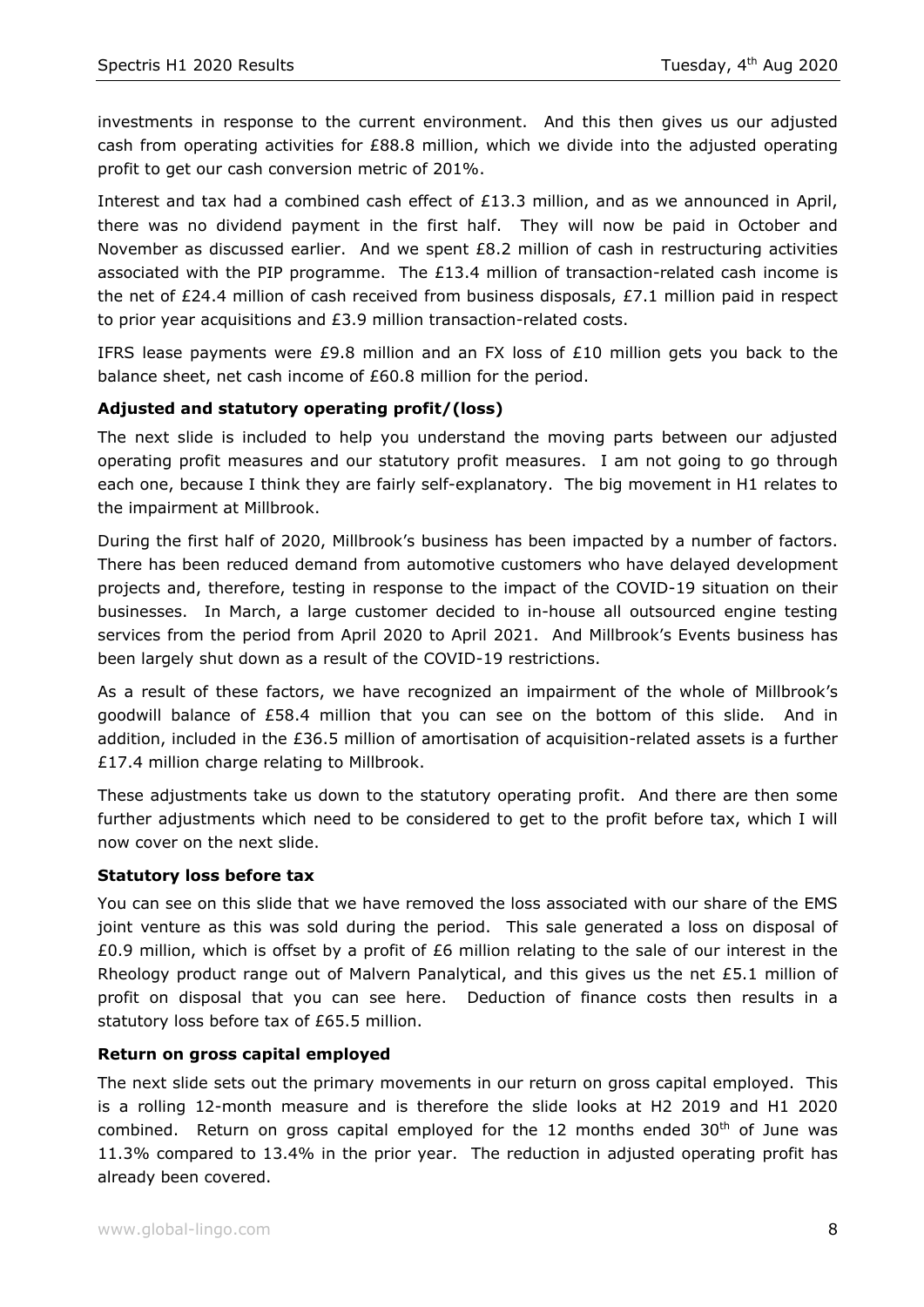And gross capital employed increased by  $£48$  million, primarily due to a provision for the share buyback, which is in place in H1 '18 and is thus included in the opening capital employed, but not the closing capital employed.

# **H2 2020 considerations**

Before I hand back to Andrew, I thought it would be helpful to share some thoughts on how we are seeing the remainder of 2020. As a reminder, due to market uncertainty, we withdrew our forward financial guidance for 2020 on 6<sup>th</sup> April. Visibility continues to remain low, and we therefore maintain this position.

# *Headwinds*

Nevertheless, there are some headwinds and tailwinds that are worth discussing, starting with the headwind. Back in February, I had coronavirus question-mark on this slide as a headwind, as then it was unclear what impact COVID-19 would have. In reality, it is still unclear and we are cautious around the impact of potential further lockdowns in all of our markets.

We remain cautious of the impact of the current political and economic environment in which we operate. This includes the continuing US-China trade challenges, Brexit, and of course, the outcome of the US Presidential Election.

With respect to our cost base in H1, we benefited from around  $E20$  million of temporary cost measures, and we anticipate that some of these will unwind in the second half. And as a result, we are expecting £10 million of temporary cost saves in the second half of 2020 compared to the second half of 2019.

# *Tailwinds*

Looking now at the tailwinds. We anticipate a further  $E9$  million benefit from the actions taken this year, and we continue to launch new products, which will support revenue growth over time. We continue to anticipate benefits from the deployment of the Spectris business system to help reduce waste and further build on our self-help activities.

And as I stated earlier in the presentation, overall we are targeting around £50 million of cost save in 2020 compared to 2019 on a like-for-like basis.

In the appendix of the slides, I have also included a slide which shows our sensitivities to FX and confirms our guidance on tax and CapEx, which is around 22% of tax and planned CapEx of £55 million for the year, so another £30 million in the second half, including £15 million relating to Millbrook.

And with that, I will hand back to Andrew.

# **Operational Performance**

Andrew Heath

*Chief Executive, Spectris*

# **Sales by destination**

Thank you, Derek. We will now turn to our operational performance. Let us first look at sales by destination. And here, we saw that all regions had lower like-for-like sales in the first half.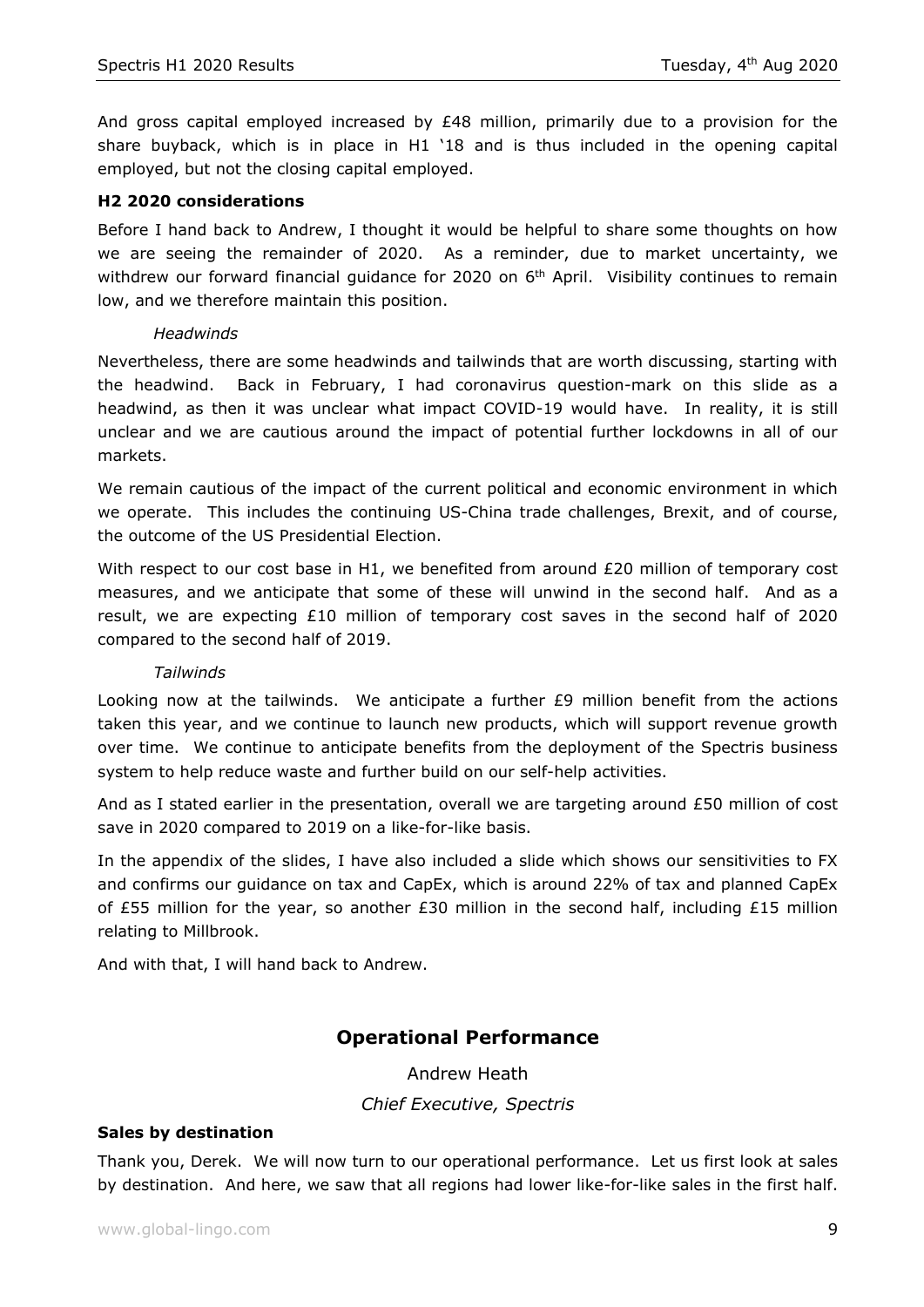In North America, sales were flat in the first three months, then moved notably lower in the second quarter as lockdowns were imposed. And while the rates of decline have eased in June.

In Europe, sales started the year lower and then with lockdowns imposed in March again saw greater declines, but again the rate of decline have eased in June. In Asia, China had a weak Q1 before moving into positive territory in April and May, although June saw sales lower once again. Other countries such as Korea and India have improved in the latter part of Q2, but were still notably lower versus last year.

# **Sales by end market**

Turning now to our end markets. Similarly, these were all lower with pharma and machine building faring better and metals, minerals and mining, seeing the greatest decline. I will talk to these in more detail as we discuss each of our businesses, firstly, looking at each of the platforms, followed by the Industrial Solutions division.

# **Malvern Panalytical – financial and end market performance**

Starting with Malvern Panalytical, sales declined 21% on a like-for-like basis, with all regions down, albeit, North America less than Europe and Asia. On a like-for-like basis, adjusted operating profit ended 55% lower with the margin down 420 basis points. Despite the favourable mix and lower overheads, these were not sufficient to offset the adverse volume impact.

Looking at the end markets, pharmaceutical was lower, with only China and the UK were the key countries seeing growth. Decline reflected a shift in focused production from R&D and laboratories, academic research institutes being closed due to COVID-19. Sales into manufacturing and also quality control within pharma were down to a lesser degree. Equally, sales to the food sector were also more resilient within this area.

Sales to primary materials customers were notably lower year-on-year, particularly in Asia, with lower oil prices impacting CapEx resulting from petrochem customers having declining revenues as expected, and that is expected to carry on and to be slow over the coming months. Within mining, some mines have been closed or placed on restricted operations to meet social distancing requirements. With many metal suppliers dependent on customers significantly impacted by COVID-19, such as auto and aerospace, demand was also lower. Sales to building materials customers were down to a lesser degree.

Sales of the advanced materials industries were also impacted by research institutes being closed, although we expect the weakness in demand here to be more temporary, really sort of driven by battery technology supported by research and development and also semiconductors driven by 5G and the internet-of-things.

# **HBK – financial and end market performance**

Moving on to HBK. Here, we saw HBK performing strongly in the first half with like-for-like sales down 8%, achieving flat sales in North America, while Europe and Asia were both down. As a consequence of lower overheads from the profit improvement programme and the temporary cost measures, adjusted operating profit was only 2% down on a like-for-like basis with adjusted operating margin increasing 60 basis points.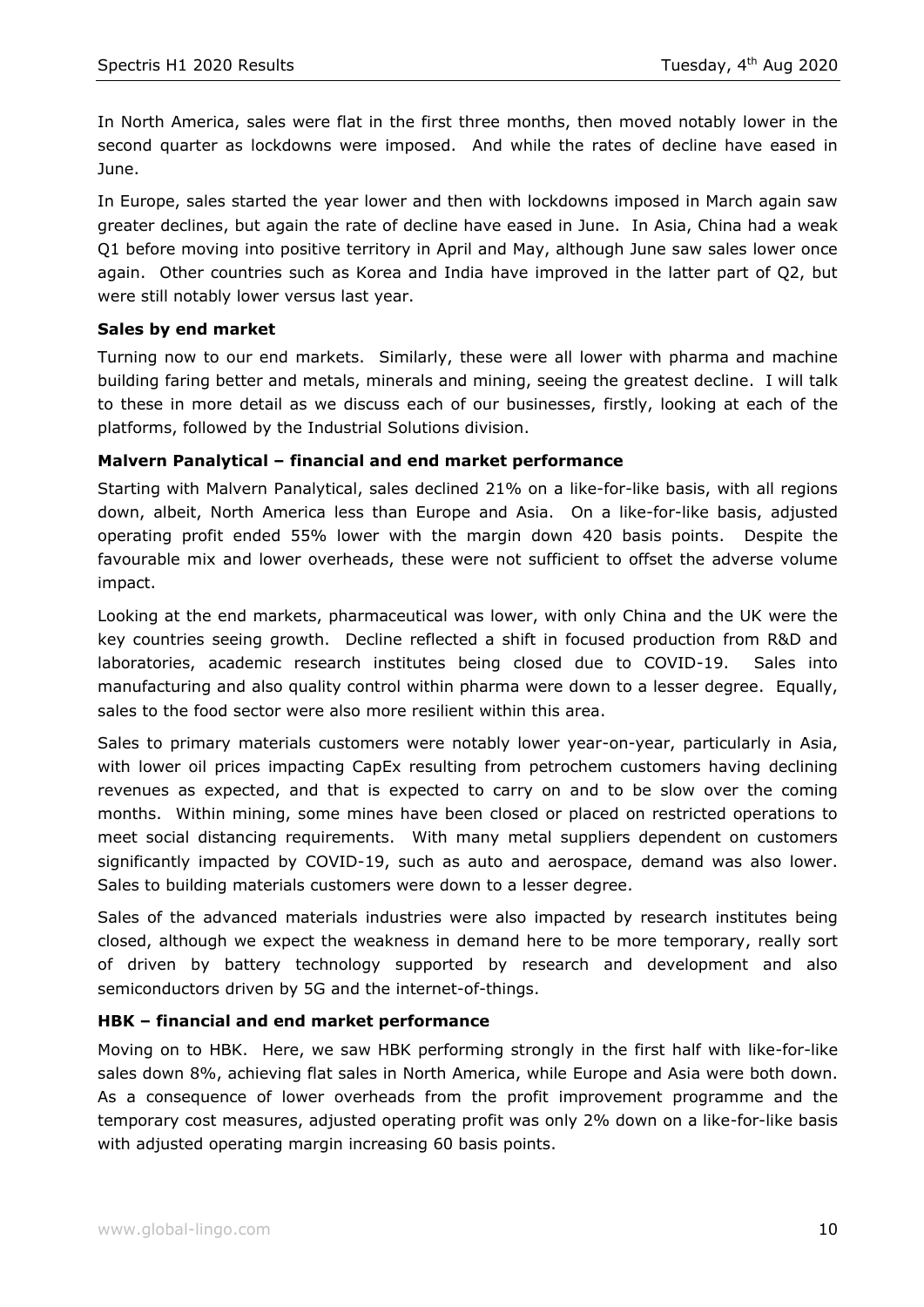In our end markets, there was a continued slowdown in the overall automotive sector. And here, our like-for-like sales declined in both Europe and Asia but rose in North America. Electric vehicle market remains a bright spot in this sector with manufacturers competing to release newer electric models to capture market share. Equally, government support is expected to stimulate growth in electric vehicles and we are seeing increasing demand to test not only electric drives, factories and power management, but also noise and vibration compliance.

Like-for-like sales to machine manufacturing followed a similar profile, lower in both Europe and Asia, but grew strongly in North America, again reflecting the exposure to the automotive supply chain, which has held up better. The growth also reflected good onward demand for our weighing technologies from the process and medical markets.

In aerospace and defence, like-for-like sales declined across all regions, although more modestly in Europe than in North America and Asia. HBK's exposure to commercial aviation is limited. And to-date, our aerospace and defence customers kept large investment programmes running. In the defence and satellite markets, we expect spending to be impacted to a lesser degree.

In consumer electronics and telecoms like-for-like sales were lower, with underlying demand impacted by the weaker macroeconomic conditions and the resulting lower levels of customer spending. At Omega, like-for-like sales decreased 13%, mainly caused by business disruption from COVID in North America. Similarly, sales were lower in Europe. Asia did see growth driven by strong performances in South Korea and Japan due to the high electronics and semiconductor demand there, as well as market share gains.

The resumption of growth in North America is not expected until 2021. However, in Asia, the outlook for semiconductor demand looks more positive, so we expect growth to recover here quicker. As a result of the lower sales, a relatively fixed cost base and higher IT cost and amortisation related to the new e-commerce platform, like-for-like adjusted operating profit declined 71%, and like-for-like operating margins fell 950 basis points.

Following the launch of the new digital platform last year, the focus for 2020 has been to drive volumes through the website to deliver sales growth. We have seen online sales being more resilient over the past period, and further developments continue to be delivered to enhance the customer experience.

# **Omega – financial and end market performance**

At Omega, LFL sales decreased 13%, mainly caused by business disruption from COVID-19 in North America. Similarly, LFL sales were lower in Europe. Asia saw growth, driven by strong performances in South Korea and Japan, due to high electronics and semiconductor demand, as well as market share gains.

The resumption of growth in North America is not expected until 2021. However, in Asia, the outlook for semiconductor demand looks more positive than other end markets.

As a result of the lower sales, a relatively fixed cost base and higher IT costs and amortisation related to the new e-commerce platform, LFL adjusted operating profit declined 71% and LFL operating margins fell 950bps.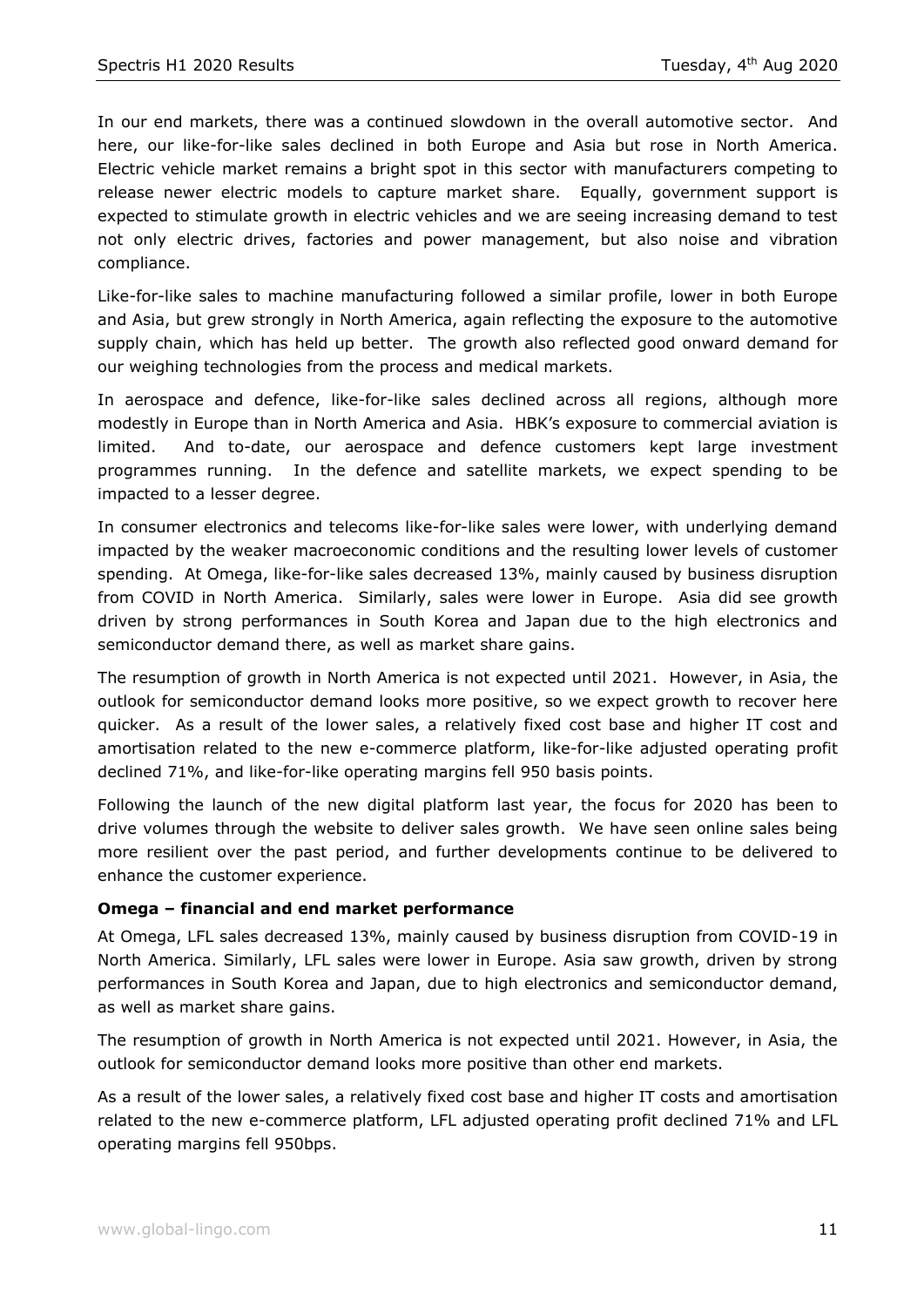Following the launch of the new digital platform last year, the focus for 2020 has been to drive volume though the website to deliver sales growth. We have seen on-line sales being more resilient over the past period and further enhancements continue to be delivered to enhance the customer experience.

Omega has also been concentrating on strengthening its existing product portfolio, launching a series of new products for the highest growth markets. It has launched 65 new product lines this year and a further 133 are planned for the remainder of 2020.

### **Industrial Solutions – financial and end market performance**

Lastly, within Industrial Solutions, sales here declined 30% primarily reflecting a like-for-like sales decrease of 13% and a 21% impact from the disposal of BTG. Like-for-like sales were down most markedly in Asia despite growth in China. Like-for-like sales in Europe and North America were down by a similar amount. However, we see increased sales in pharmaceutical and within food and beverage.

On a like-for-like basis, adjusted operating profit declined 44% and the margin contracted 440 basis points, reflecting the volume decline, as well as an adverse mix effect, which was partly offset by lower overheads.

Turning to the end markets. In energy and utilities, the collapse in the oil price impacted sales of ESG and also demand for Servomex gas analysers for the likes of industrial and hydrocarbon processing and petrochem sectors. At BK Vibro, sales to wind customers were strong, with good demand from major turbine OEMs.

Pharmaceutical and life sciences industry saw good like-for-like sales growth, particularly in North America and in China, although sales declined in Europe. At PMS, there was strong demand in North America and also at Servomex, and we have seen significant increase in orders for the Servomex Paracube oxygen sensor as manufacturers have been ramping up the production of ventilators for the treatment of COVID-19.

Like-for-like sales in the semiconductor and electronics industries did decline with China and North America, again, posted growth in electronics sales. As you are well aware, the automotive industry has suffered a significantly negative impact from COVID-19 with the widespread closure of manufacturing plants, a collapse in new car sales and also delays to new development projects and, therefore, testing. However, like-for-like sales into automotive decreased only slightly in our Industrial Solutions division, reflecting expansion in testing capacity and capability at Millbrook as in both Europe and the USA.

In our other end markets, primarily served by NDCT, converting and film extrusion industries saw sales decrease, although plastics and packaging continue to hold up. Like-for-like sales for food, drink and tobacco sector remained robust with strong growth in Europe and Asia. Though demand for restaurants and fast food-related products have been impacted by COVID-related closures, there has been good demand from producers of snacks and frozen food products.

#### **Summary and outlook**

So in summary, I am pleased with how we have reacted and responded to the challenges presented. We have taken a balanced approach to managing our business and have seen strong support from our people, our customers, our suppliers and our shareholders. Though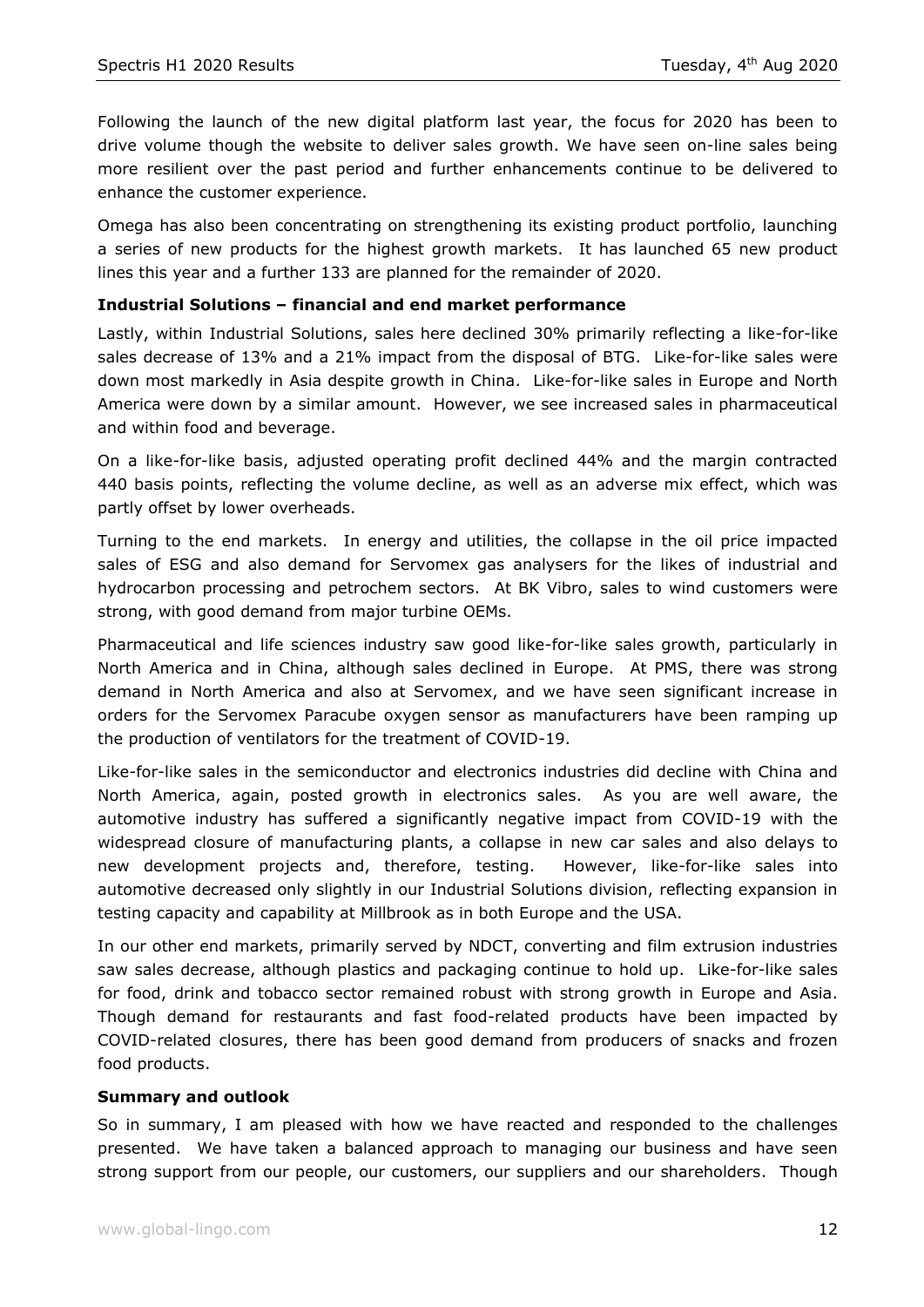the first half was challenging, we saw a better than expected performance in the second quarter than we originally anticipated.

We rapidly implemented a number of short-term, temporary cost reductions, which along with the benefits from our profit improvement programme, delivered an 11% reduction in the likefor-like overheads in the first half. As a result, our profit drop-through impact was limited and cash conversion was strong, further strengthening our balance sheet and liquidity position.

This does put us in a position where we can now reinstate our dividend, restore salaries and bring as many people back to full-time work as possible. However, it is now evident that we are facing an extended recovery period, and therefore we must now move to implement sustainable cost actions. We have therefore announced a restructuring programme, full details of which we are developing, but we expect to deliver £20 million in benefits in 2021.

And whilst the lack of visibility means the near-term is uncertain, our long-term end markets are still attractive, and our strategic direction remains unchanged. We will continue to focus on what we can control, investing in our business to deliver growth, implementing cost initiatives to drive operating margin expansion and optimising the portfolio to deliver longterm value to our shareholders.

And with that, I will happily open to questions.

# **Q&A**

**George Featherstone (Bank of America Merrill Lynch):** Looking at the drop-through rate, H1 versus the guidance you have given for 2020, it suggests that there is a reasonable cost increase in H2. Is that solely explained by the change in the temporary savings that you have identified, or is there something else? Can you help us understand that, please?

**Andrew Heath:** Yeah. Great. Good to talk to you this morning. I mean, I will let Derek go through the details. But I think in many ways, you need to look at our second half as a transitionary period. As our approach to the COVID back in sort of March-April timeframe was very much to sort of maintain our capability, protect as many jobs as possible in the face of what was really a very uncertain time. We did not know exactly how things would unfold. There was talk at the time of a V-shaped recovery.

I mean, that is sort of clearly gone now. So we really want to sort of maintain our capability, protect jobs, keep people in place on the basis that things might come back more quickly, but equally, on the other hand, to make sure we protect the company in terms of taking cost out. And you can see here on the benefits that we have achieved on that in the first half, both in terms of the profit drop-through impact, also our cash generation.

But as we go into the second half, I do not feel it is neither right nor sustainable or appropriate that we now, as it is evident that we are facing an extended recovery period, that we keep our people under an extended period where they are having to make personal sacrifices and have a financial burden. So it is unfortunately regrettable that we need to sort of now shift from temporary to permanent measures.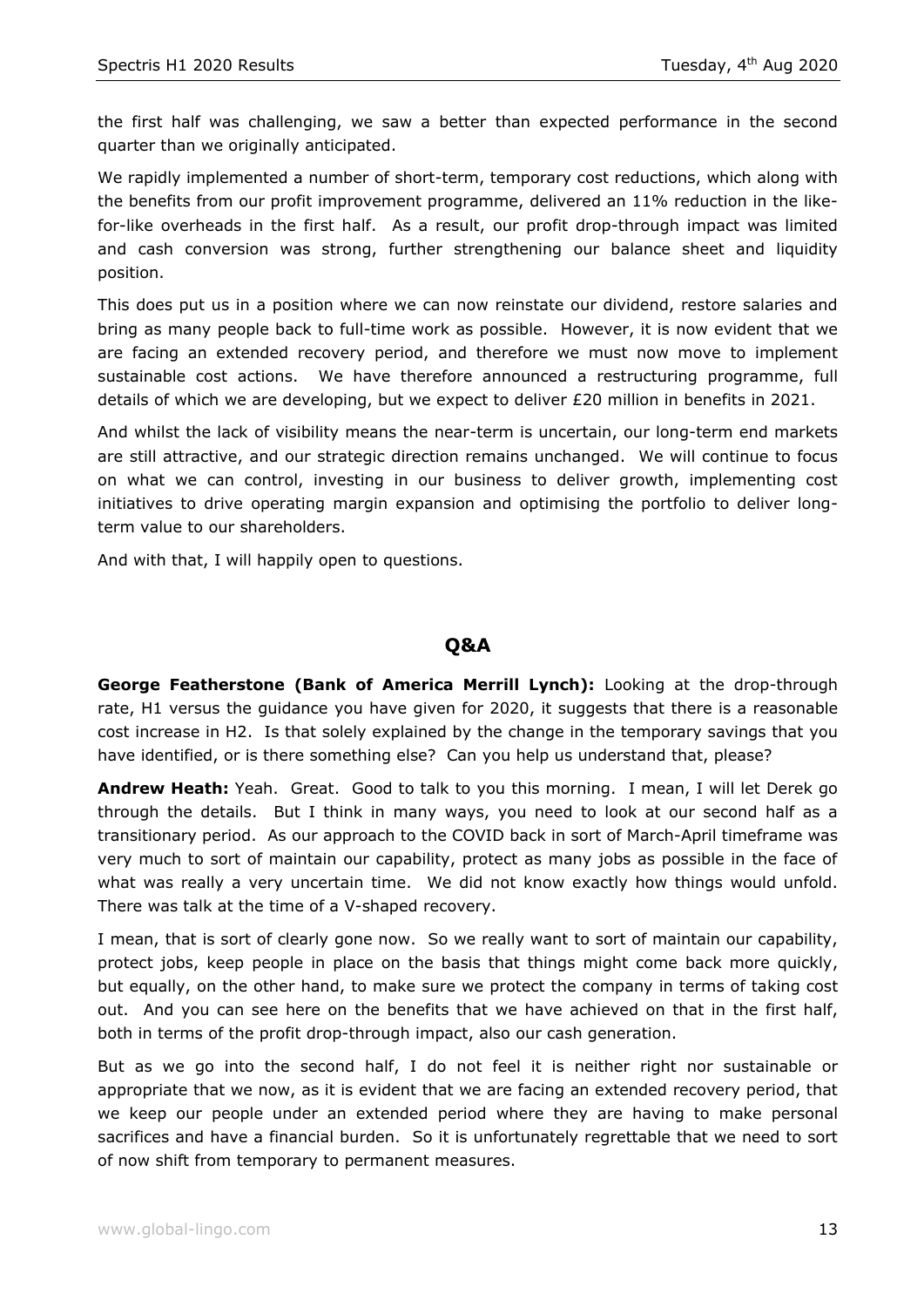But I think I will let Derek, again, to sort of reiterate of how we see those moving parts in the second half.

**Derek Harding:** Yeah, sure. Look, I think it is one of these classics where there are a number of moving parts. If you take H1 of 2020 and look into H2 of 2020, then we do have lower savings for the reasons Andrew has just described.

And the biggest driver actually of the lower saving is that we are not anticipating having any government income or any support in the second half, whereas we have £6.7 million in the first half. So there is roughly a £10 million increase in cost, if you like, if you take H1 into H2.

If you then look at it from the other way, though, but look at H2 last year to H2 this year, on a like-for-like basis, once you have taken out the  $E24$  million relating to disposals, then there is a significant cost reduction as we achieve the remaining  $E9$  million of PIP and achieved  $E10$ million of savings when you look H2 on H2. So depending which way you want to look at it, sequentially in the year, it goes up a little bit, year-on-year, it is still down.

And remember, as well, we do have costing increase typically in second half relating to the level of activity that we have in the second half, which is obviously a bigger half for us yearon-year. So hopefully, that makes sense.

**George Featherstone**: Maybe a second question then on the trading activity you have seen so far in July. Would it be possible for you to share with us the like-for-like growth that you have seen in July?

**Andrew Heath:** George, I think in terms of July, I mean, clearly we are literally going through the flash numbers as we speak. But I think July is broadly in line with June is what we have seen over the past sort of four, five weeks. So we saw sales come off 21% in April, 20% in May, but then only 12% off in June. So we saw things starting to recover in June and July as sort of broadly in line with how we saw June come back. And whether that is the start of a trend, we will clearly have to wait and see.

**Mark Davies Jones (Stifel):** A couple of things, if I may. China, I was interested when you talked about weakening against June, I think, you mentioning something about bounce back, but you were not sure how much of that was restocking. Can you talk about what was in [inaudible] very strong China trend. [Inaudible]. Can we start with that?

**Andrew Heath:** Yes. Of course, Mark. Nice to talk to you. So yeah. So China, when we last spoke on this call, we have seen quite a strong demand in China in April, and was also up in May year-over-year. So I think when we were talking back in May, on the April results in China, I think, I said that we thought that might well be sort of due to sort of pent-up demand. I think that clearly was the case in April and May, and things have stabilised a bit again in June.

I mean June was down year-over-year, but it was single-digits down. So I do not know how much of this now is sort of we are going to will see sort of a month-to-month, the numbers bouncing around a bit. But at least we have seen China, saw the rebound in April and May. Yes, it dropped back a bit in June, but it was not anything like what we saw in the sort of February-March timeframe.

**Mark Davies Jones:** Okay. Great. And then a slightly long-term one. Obviously, you are looking at what changed in the longer-term people business and what your requirements are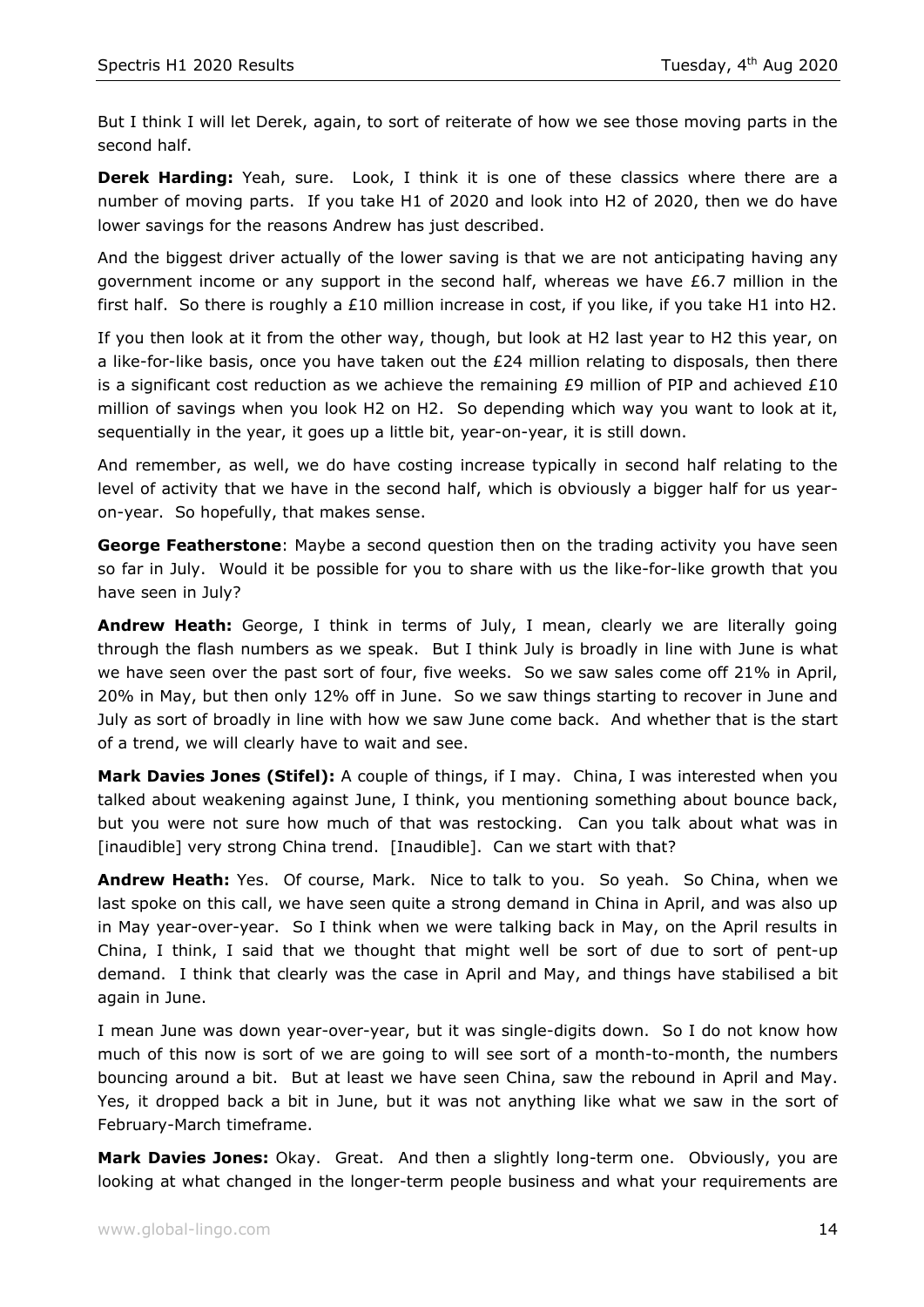in terms of buildings, etc. Is there anything in your customer industries where you think there are going to be adverse tax from customers who would be thinking their business models going more virtual, other products that have been substitution in software solutions. Is that a threat to Spectris in some of these segments?

**Andrew Heath:** Great question, Mark. I mean, there is nothing that is, I think, has emerged that is certainly been sort of flagged or highlighted that would be a cause for concern. I mean, I think the flip side though is absolutely the case. As I said, we are seeing customers now being far more open to sharing data. We have, for instance, in the Malvern Panalytical, we have been deploying remote monitoring capability for a number of pieces of our equipment, and the adoption rate on that has increased dramatically over the last few months.

We have clearly had to shift to sort of digital solutions in terms of actually helping customers install some of our equipment across a number of our businesses. Typically, we have sent a service engineer to go and do the final installation and commissioning for a number of the instruments and test equipment we provide. That is just not physically been possible, and customers have either not wanted us on site or there has been constraints about getting on site.

And we have seen a real heightened adoption of now of our sort of remote installation capability, and we have innovated hard over the past months to be able to do that on remotely and provide that support online. And I think in terms of our software sales, then our software sales generally held up, although it is not a particularly large part of the Group, sales overall, sort of around about 10% within HBK sales, for instance. So I think net-net, we see that the trends are moving in a positive direction for us rather than against us.

**Mark Davies Jones**: Okay. And can I just push a little harder on the cost question? Derek, as you said, there are some moving parts. So I can ask a very simple one, which is the 32% drop-through in the first half, it would have been possible to seem that that ticks up a little bit through the second half [inaudible]?

**Derek Harding:** Yeah. The guidance that we gave earlier in the year of £40 million to £50 million depending on what your sales reduction assumptions are, remain. So that dropthrough does pick up in the second half in order to net out to the range that we talked about.

**Andrew Heath:** Got you. So yeah, I am just clarifying, Mark. The real big driver of that is the income, the lack of income in the second half compared to the first.

**Andrew Wilson (JP Morgan):** I just have a couple of questions, I guess, on the portfolio. I guess, Andrew, just as we have kind of gone through this last probably six months or so, I just wanted to get a sense of kind of how, if at all, you are thinking around the portfolio and your plans for the portfolio has changed, or perhaps it is kind of cemented some of, I guess, the ideas that you had or the plans that you had. And then I think, secondly, you sort of touched a little bit in your comments that there is interest, so sort of dive into it a bit more. This sort of ability to be able to continue to move forward with that portfolio reshaping, even in the current environment. Just interested to get a sense of if that was in terms of that. Is that right? And just kind of what you are seeing in terms of whether it be interest in your assets or a bit more proactively looking at some of the opportunities that might come along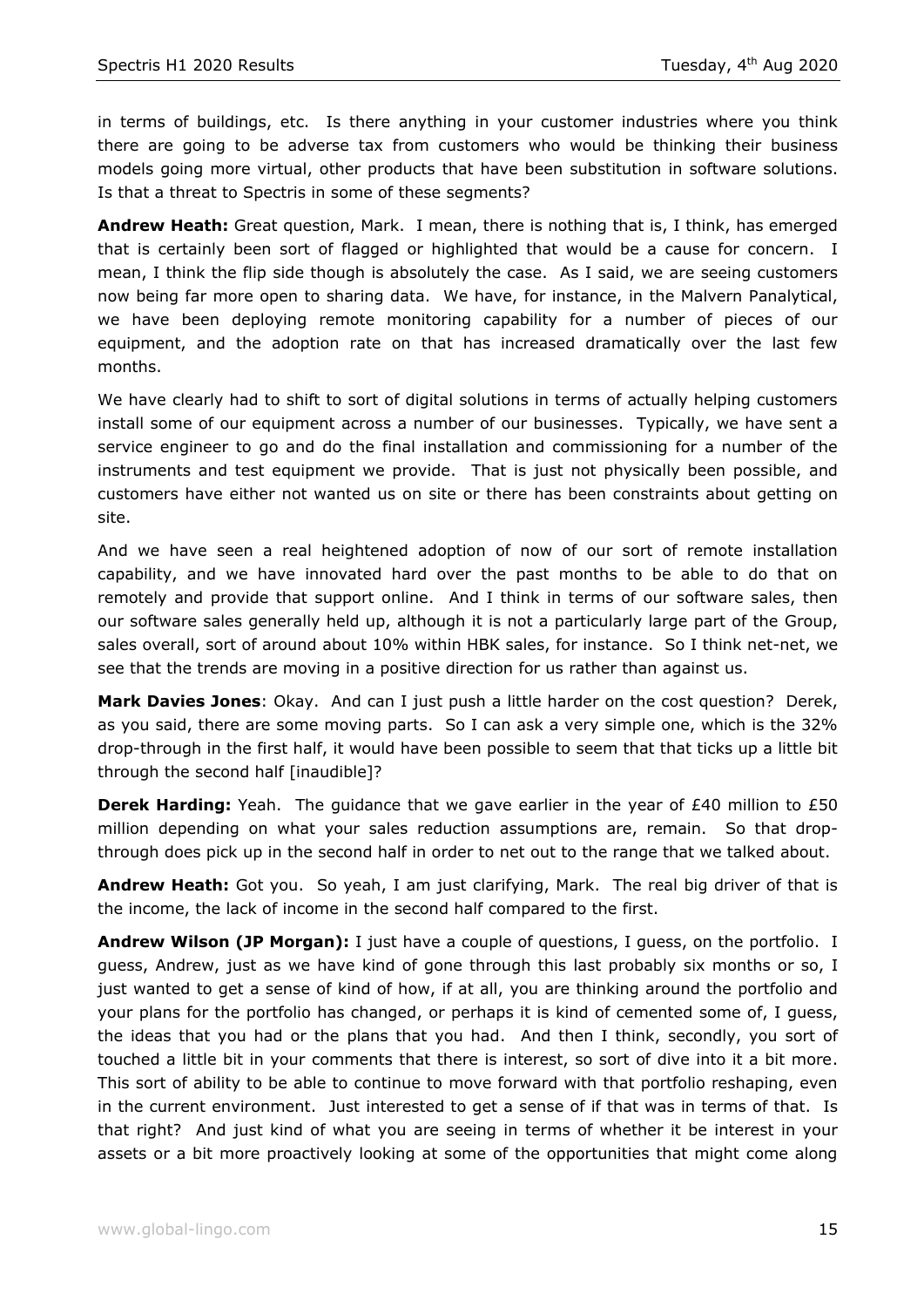as a result of COVID? It is quite a broad question, but just interested in terms of how you think about the portfolio now versus maybe six months ago?

**Andrew Heath:** Yeah, of course. So I mean, clearly, the pandemic spread really sort of the M&A activity on both the buy and sell side, slowed right up to stop pretty much. And I think we, in line with lots of other people, put our focus internally to protect take our people, pledge our operations, support our customers, that was our primary focus. So activities absolutely sort of slowed right down.

But we have looked again at sort of our assumptions and our planning scenarios around both the disposals and potential buy side. And on your question on disposals, we, as I said earlier, we are confirming that the candidates that we have identified previously remain the same candidates. And then in terms of your question regarding timeframe, we are going to start moving again in terms of the disposal programme. Clearly, valuations have moved.

But it is not just on the sell side. It is also favourable on the buy side. And we have aspirations, as we have said all along, to look at accretive M&A from an acquisitions perspective. And in this environment, the M&A landscape has shifted a bit, both in terms of valuations, but also potentially in terms of some targets.

So we are actively continually screening that landscape and looking for a suitable target that we believe will be a great fit to scale up our platform businesses or potential platform businesses. We are looking for businesses that either fit directly on top of that or immediately adjacent where we can get either strong cost synergies, but also strong revenue synergies and expand our offerings to customers.

So we remain active. Disposal programme will continue. I think your final part of your question was just on, I think you were implying, would we carry on with disposals if values were lower. Then the simple answer to that is yes. It is about asset optimisation. And whilst I say valuations may be down on the sell side, they are also down on the buy side, and that allows us to translate those assets still efficiently to deliver greater shareholder value, we believe.

**Andrew Douglas (Jefferies):** Just following up a little bit from Andrew's question on M&A. Has the way that the world has now evolved, your thoughts really on what M&A is kind of needed, if you excuse the word, either in terms of product, end market, division, I guess, what the businesses may need in terms of M&A going forward? And then three short questions. Can you just remind us of the current carrying value from Millbrook on the balance sheet? The £20 million of additional cost savings, I appreciate we will get some detail later in the year. But can you just give us an idea of how you kind of got to that number? Is that a bottom-up, top-down view of how the world is going to evolve over the next couple of years or is a bit more behind it? And Derek, can you just give us, please, a like-for-like dropthrough in 2021? Appreciate we have got kind of cost savings coming in and temporary cost saves going out. But if you can just think about the organic growth and how that should be dropping through into next year, that would be really helpful.

**Andrew Heath:** So I think four questions there. Let me take one on M&A, and then I will pass on to Derek and hopefully he can remember the remaining three. So I think in terms of M&A and in relation to the sort of core characteristics of activities, businesses that we would be interested in. Our thesis, I think, really remains the same.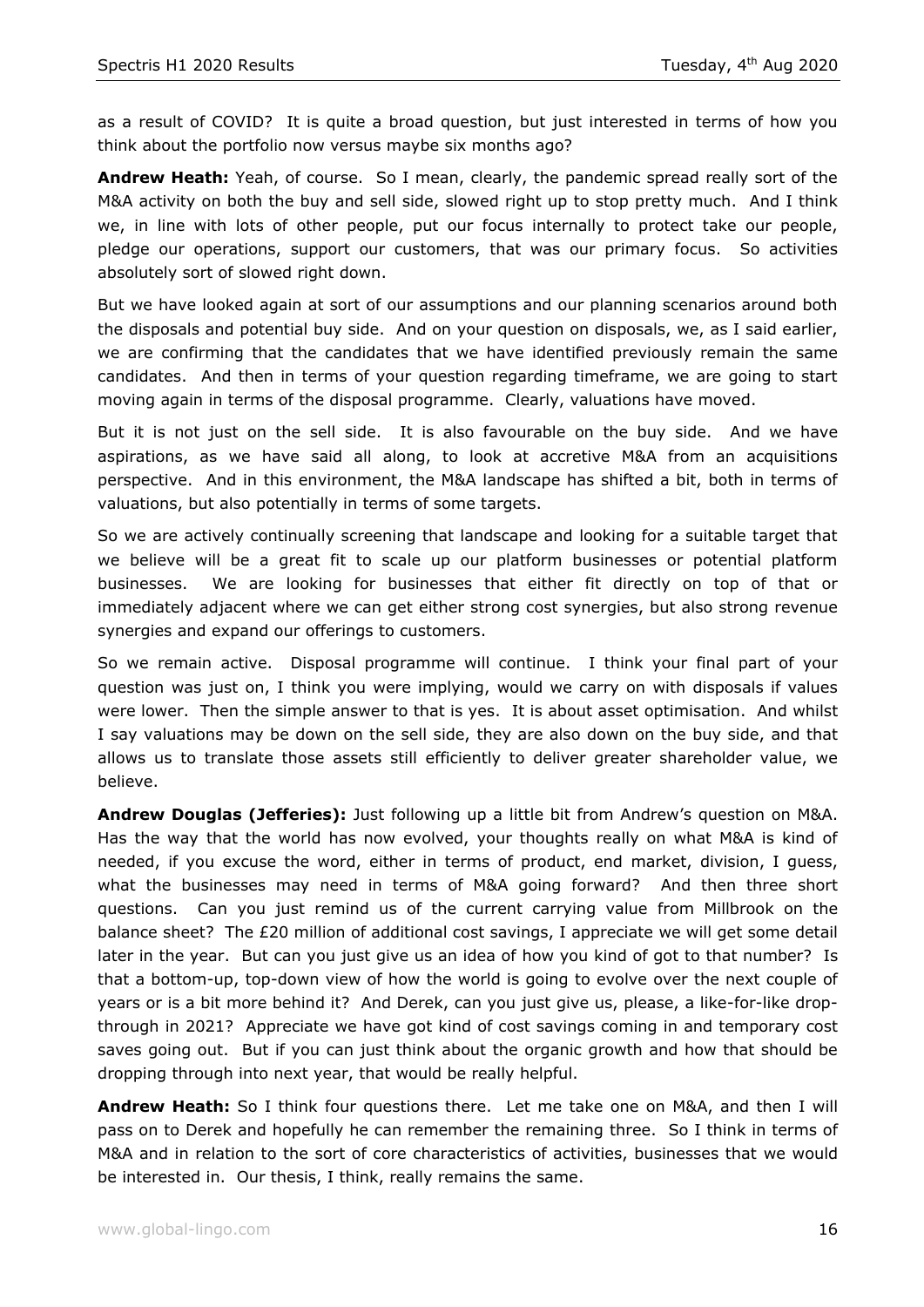So we are looking for M&A on the buy side, where as I said, we can scale up our platform businesses or potential platform businesses, both in terms of their product and service offerings. But clearly, we have a digital agenda as well that we are pursuing, both in terms of developing greater software solutions, wrapped around our hardware product, data analytics, prognostics, predictive analytics, use of artificial intelligence.

But it is very much sort of built and based around our sort of core hardware product offerings that allows us to expand our solution offerings to our customers. So yes, we want to continue to expand software and service activity as part of that M&A agenda. But to be clear, it is going to be very much linked to our platform businesses and to their core offerings, not to get us into new software or service lines that are not immediately adjacent to what we are doing today.

**Derek Harding:** And Andy, on all of your other questions. So Milbrook carrying value following the impairment is £157.6 million, as at 30<sup>th</sup> June. On the cost saves, the £20 million, it is a combination of some specific areas that we all collectively feel we can get and some tasks and some challenges that I think we can get, plus some offerings from the platform.

So it is kind of a combination of top-down, bottom-up. The reality is that this is an agile moving situation. So as we have come through the first half and particularly the second quarter, we really have, as you can see in the numbers, taken some swift strong temporary action. And as we now sort of go through that pivot and say, okay, as we unwind these, say, for example, bring people back off furlough or increased hours, then you are looking at headcount, then you are looking at the footprint, then you are looking at travel and those types of things.

So it is a little bit of a blended mix at the moment, and we are just trying to work it through. But there are targets set by platform that have an element of stretch plus, an element of reality in them. And we will, as I say, we will come back in October with clarity specifically when and how each of those are going to be hit and a little bit more colour in terms of the cost of achieving that as well.

Some of the cost saves are cheaper to obtain than others depending on, say, for example, exiting a facility versus removing a conference or travel. So we will have a bit more detail as we come through the third quarter ready to come out in October. And then drop-through for next year is tricky. I mean, as I said, we are not giving guidance for 2020.

But almost certainly do not want to be giving guidance for 2021 on that basis, because it is difficult to see. And again, it kind of depends on what your view is on the top line into 2021. As a planning assumption, 40% is probably a good number, as good as any as a planning assumption. But I would not necessarily be held to that when we get into 2021 because it really does depend on the shape and the speed of any kind of recovery out of 2020 as we go through the year.

**Jonathan Hurn (Barclays):** Just a couple of questions for me, please. Just firstly just on Omega. Obviously, there is a cost in terms of the new platform in the first half. Is there a subsequent cost coming through here for the new platform in the second half for Omega? That was the first question. And the second one was just coming back to sort of, I suppose, guidance to a degree, just looking at the seasonality of Spectris. Obviously, there is a big H2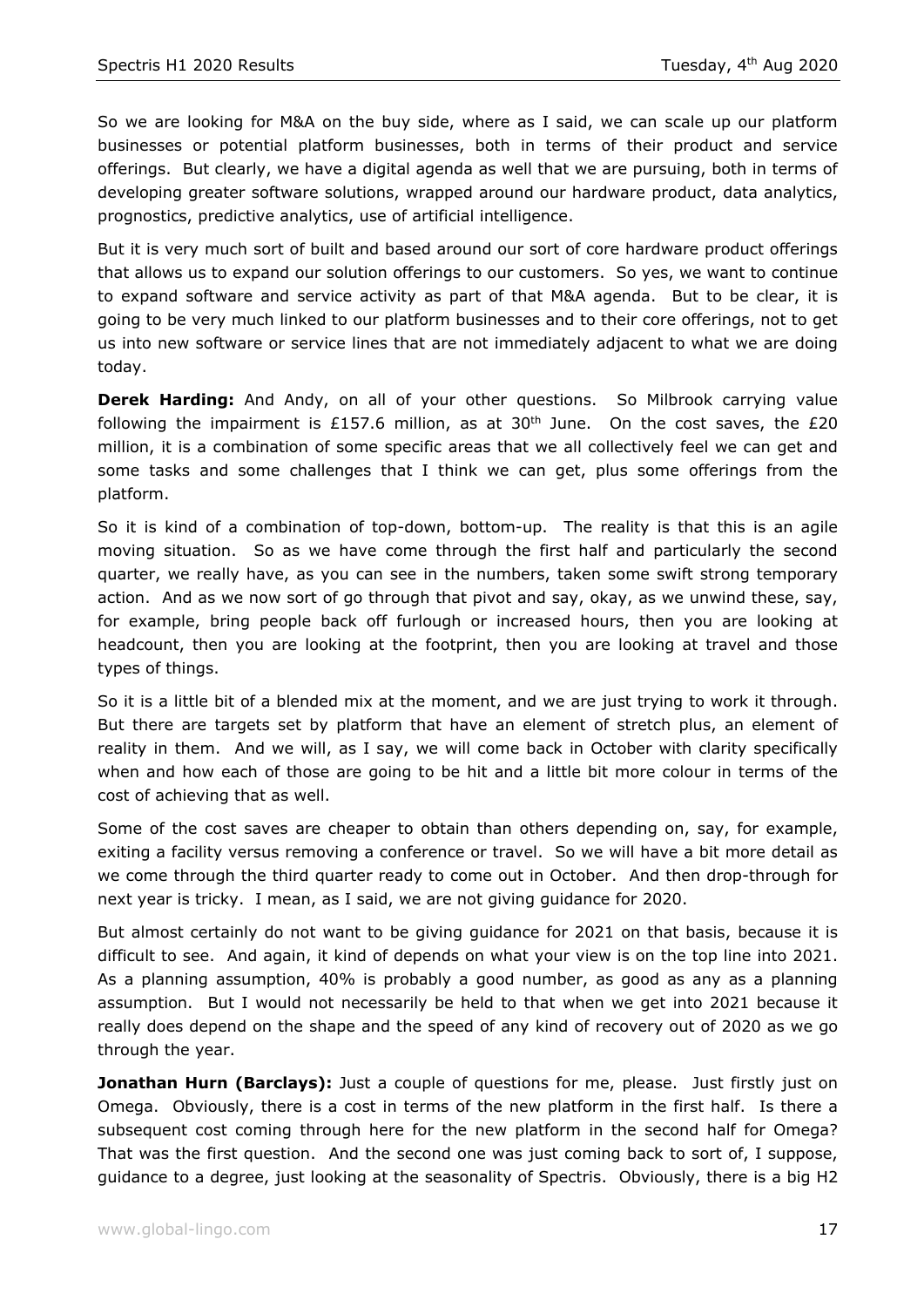skew historically. How do we kind of think of that in terms of 2020 sort of H1-H2, both in terms of sort of revenue and in terms of profit, please?

**Andrew Heath:** Okay. Just on Omega, the simple answer is the sort of second half/first half has unwound itself now. We implemented the new e-commerce platform in North America in April of last year. So the sort of depreciation costs and some of the increased IT license costs associated with that investment really only started kicking in towards the second half of the first half of 2019. So we have seen that the like-for-like impact has impacted the first half of 2020, but would not repeat in the second half. So hopefully, that is clear.

And then on the seasonality point, again, I will let Derek add a little bit of colour here. I mean I think, as I said right on the outset, I think the first question from George, I mean, the second half of this year is going to be a transition period as we shift from temporary to permanent measures. So some cost comes back in as we take costs out.

Equally, and as Derek has said, some of the government-related income that we did have in the first half would not repeat either. And clearly, the shape of our year is typically weighted towards the second half. We would expect to see that. Q4 is always an important quarter for us. And that is also the quarter where the winter starts to kick in, and there are various scenarios or concerns around then what might be the lockdown scenario, second wave spikes, whatever, epidemiologists, that we might then see come the start of the onset of winter.

So clearly, that is really why we have not reinstated any guidance. There is some clear dependency on that fourth quarter for our full year results, but we would certainly expect to see some uptick now and that we would see Q2 really as being the dip in the cycle. But Derek, do you want to just add a little bit more colour?

**Derek Harding:** Yeah. I mean, as Jonathan has said, it is a great way to ask for guidance that we were withdrawing guidance in some ways. I mean, it is difficult to just give a number in reality. I mean, if you look historically, last year, sales in the first half were about 46%, I think, is the full year number, and the profit was about 30% of the full year number.

So that was the shape in 2019. Is that the right shape for 2020, for all the reasons Andrew's just described, it is hard to tell. We are anticipating Q3 to be sequentially better than Q2. And Q4 will be sequentially better than Q3. So that kind of underlying shape of our business. We do not anticipate being different, but the quantum of those moves.

But for all the reasons that we have identified for so many moving parts around us, it would be unfair, frankly, for me to give you guidance at this point because it would imply, I know what is going to happen four, five months from now. And the reality is, in this current macro environment, none of us know.

**Michael Tyndall (HSBC):** A couple from me. And then, I guess, slight twists on what you have already spoken about. If we just think about Industrial Solutions, given your view of the world now and the fact that we are talking about a slow recovery and potentially second wave, is there a better potential now with industrial solutions to maybe have some bolt-on acquisitions and find a fourth platform? Not naming names, but I mean Servomex has obviously had a pretty good first half. Does a changed view of the world potentially create more opportunities within Industrial Solutions? And then the second one. I am just trying to get my head around the second half operating leverage, because presumably your costs are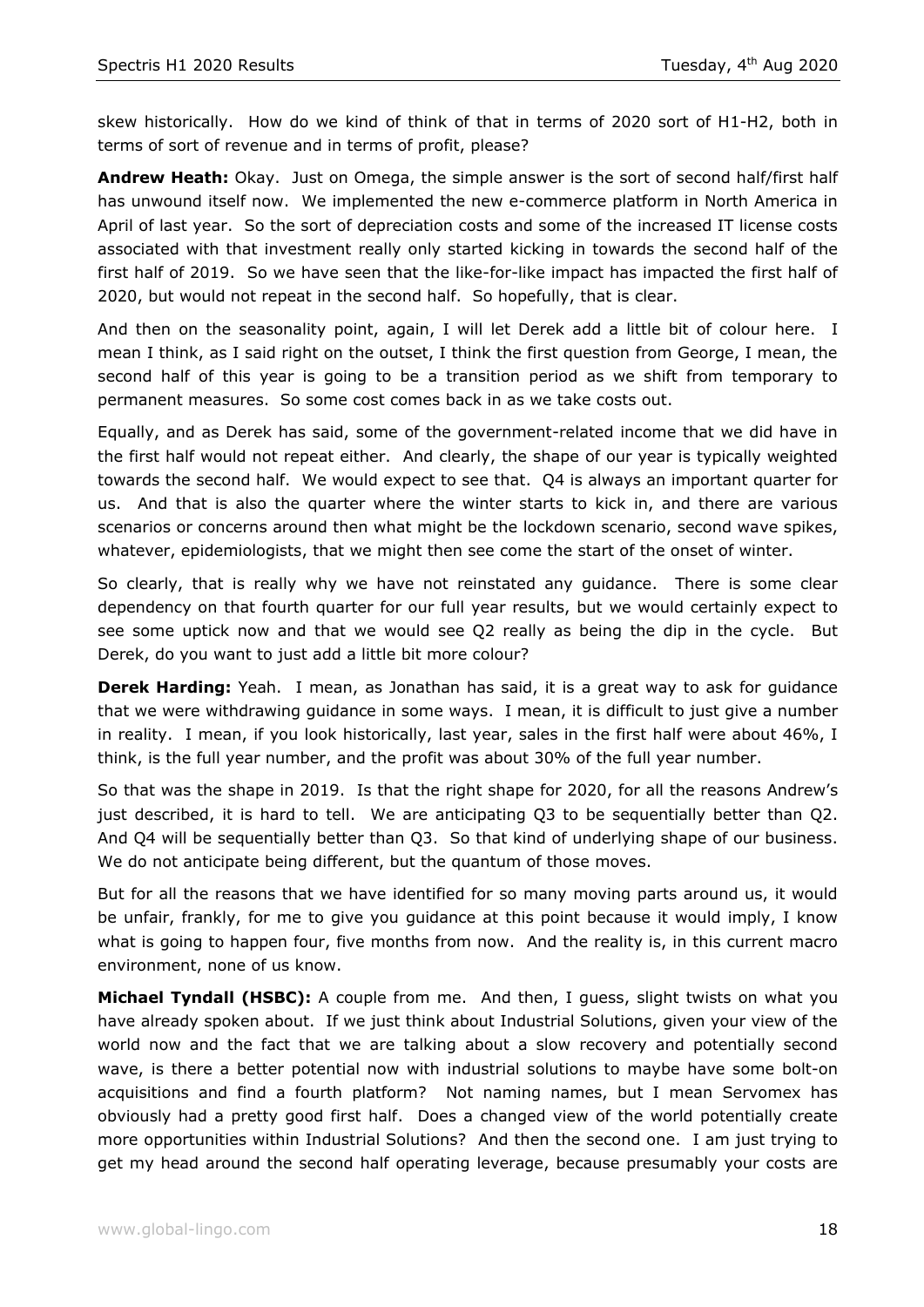biased to the second half as well as your revenues. Is the obstacle, in terms of the speed at which you can take costs out, a function of consultation periods or is it identification? I am just trying to understand. I get the whole temporary to permanent measures. But I am just wondering what the restriction is in terms of the speed of how quickly you can take those costs out.

**Andrew Heath:** Okay. I will talk about Industrial Solutions, and let Derek again come back and talk about the second quarter. But I think we have been at pains all along to sort of make it clear that Industrial Solutions is an important division to the Group. It is still onethird of our revenues and slightly more in terms of profit, made up of some high quality niche businesses. There is some, clearly, some candidates in there for disposal, and we have been clear on that.

Equally, we have been clear that there are some candidates, some of those operating companies that we absolutely would very much like to grow into the platforms in the future and certainly have potential through bolt-on acquisitions, as you said. And I think what we have seen over the past months for a number of those businesses is the quality of them has shown through in terms of their products and the markets they serve, particularly I think in terms of the sensor side of the business.

The demand there has held up because fundamentally we are providing very high-accuracy, highly differentiated, important equipment to key customers who fundamentally rely on those sensors to be able to deliver the quality, the yield and manage the demands of their processes.

So to your point, has it sort of underlined how we see those businesses and the value of them? Yes. Would we still like to find bolt-on acquisitions to scale them up? Absolutely, we would. And as ever, it is finding the right ones at the right price at the right time. So that remains absolutely part of the strategy. And then Derek, I will pass over to you for the second part of the question.

**Derek Harding:** Yeah, sure. So I mean, I think when you think about cost saves, the nature of the cost saves in the first half. And then going into the second half seems to be causing some sort of challenge, I guess. So let us just think about it if we step back. The guidance we gave for the full year remains, which is that flow through between 40% to 50%, dependent on the revenue assumption you have.

And when you look, therefore at the first half of 32%, I can see you are all kind of scratching their heads a little bit and saying, well, how does that guidance still work? So you have got to look absolutely the nature of that first half saving to a point. So as I said, the £6.7 million in there of income that we have got from various furlough schemes and government schemes outside of the UK, which we would not get in the second half.

And in Q2, there was almost a stopping of all forms of travel around the world, significant savings there and a range of temporary measures on our working hours. So a part of the outperformance, if you like, in the first half does not imply an underperformance in the second half. It is just a series of one-off actions, a one-off cost saves in the second quarter that would not repeat in the second half, so that overall guidance remains.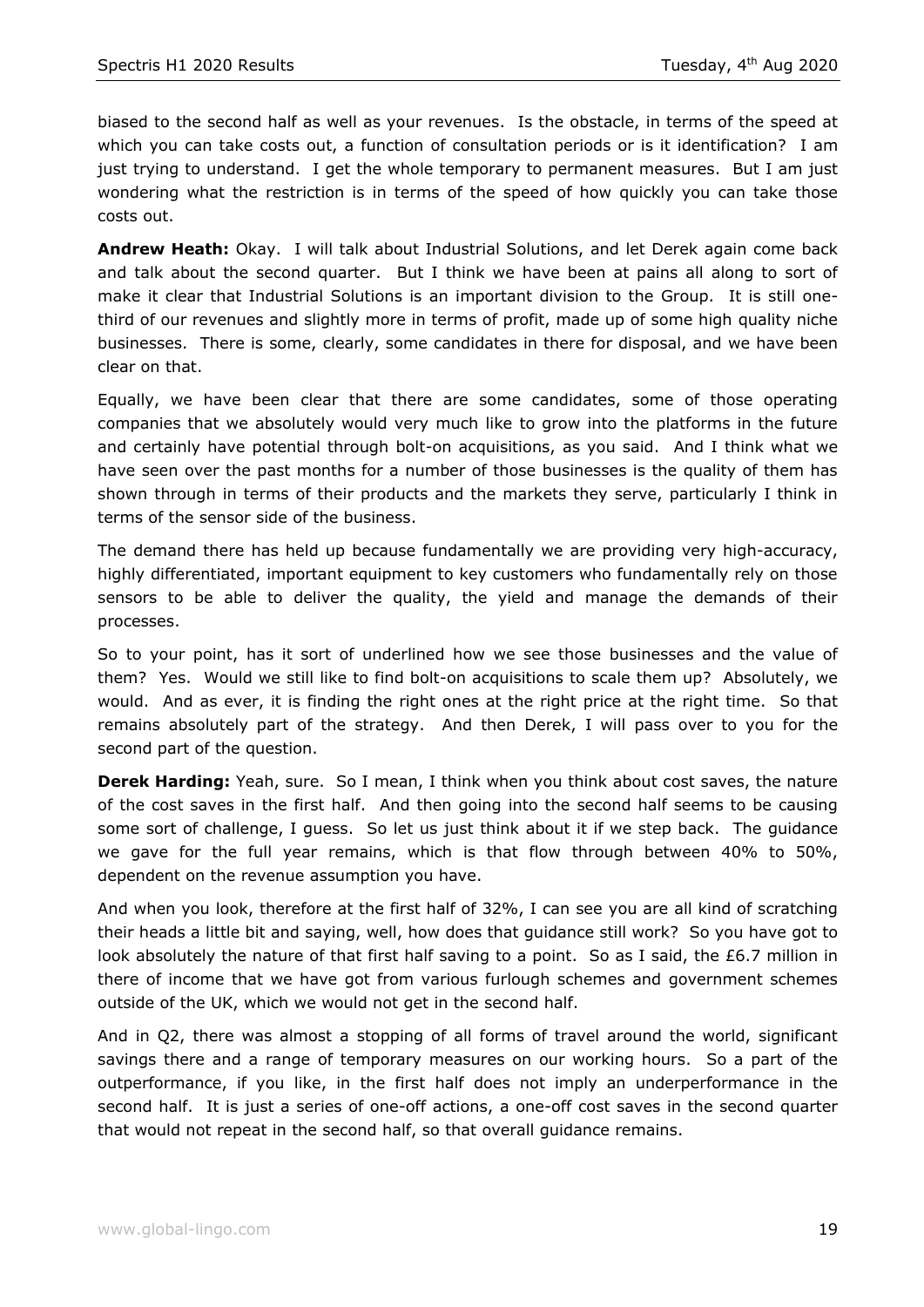If you then look at the fundamentals of how do you take cost out of our business, we took £25 million out last year from PIP. We have got another £20 million this year coming out from PIP. So you get to sort of a  $E$ 45 million there over that two-year period. And now we are going again with another £20 million. And some of the easier things you might have seen from cost saves, therefore, were captured.

And the things that we now need to do is, for example, looking at our footprint, if you decide that you want to close the facility or an office building or whatever, you cannot do that necessarily overnight. You have to think about how you are going to move the people or how you are going to set up or do the transition. So that is something that takes a little bit of time.

If you are doing anything that involves people, you need to talk to them, you need to consult, you need to work through different options. So those are some of the factors that means that it takes a little longer than simply making a decision and taking the cost out on the ground.

Nevertheless, as I said before, when you look at our second half cost in 2020 compared to the second half cost in 2019, there is still a material reduction that we are anticipating this year versus last. And then you end up with that broad range of flow-through that we talked about earlier in the year.

**Robert John Davies (Morgan Stanley):** Just a couple. One was just around some of the exit rates. I mean, you provided some colour on how the growth progressed through the back half of the quarter. But I guess, just kind of coming into the most recent print, what are the end markets that are showing sort of most strength or most weakness relative to where we were a couple of months ago? I mean, just interested if you just had any more colour around some of the end market trends? And then just on some of the sort of back-office and payroll costs. Just wondered how you were sort of thinking about that in terms of your Industrial Solutions business and the potential disposals. Does this, I guess, push out or delay on potentially selling some of those assets, change some of your aspirations around cost takeout around some of those things? I would just be kind of interested to see how you kind of think about that sort of cost reduction trend.

**Andrew Heath:** So I think I will take your first question first in terms of end markets and exit rates coming out of the first half. I mean, certainly, the strongest markets have been pharma. And over the past few months, we saw a dip in the early stages of the pandemic, but that has come back reasonably strongly and is only marginally off at the end of the first half.

So pharma, life sciences, generally is underpinned by good fundamental growth drivers anyway. So that has been good. I mean, machine manufacturing has held up initially quite well and that the half year was only sort of marginally down, albeit, some of that is later cycle. It is part of the HBK business. So it is harder to determine exactly where that might be going. I mean, auto, again was dropped quite quickly, but has started to come back, and particularly, North America has proved better than sort of Europe and Asia.

In terms of sort of the markets that are sort of, I think, were sort of more concerned about would be certainly academia, which is sort of 7%, 8% of our sort of Group turnover. You have still lot of research institutes, universities are closed. Certainly, a number of our sort of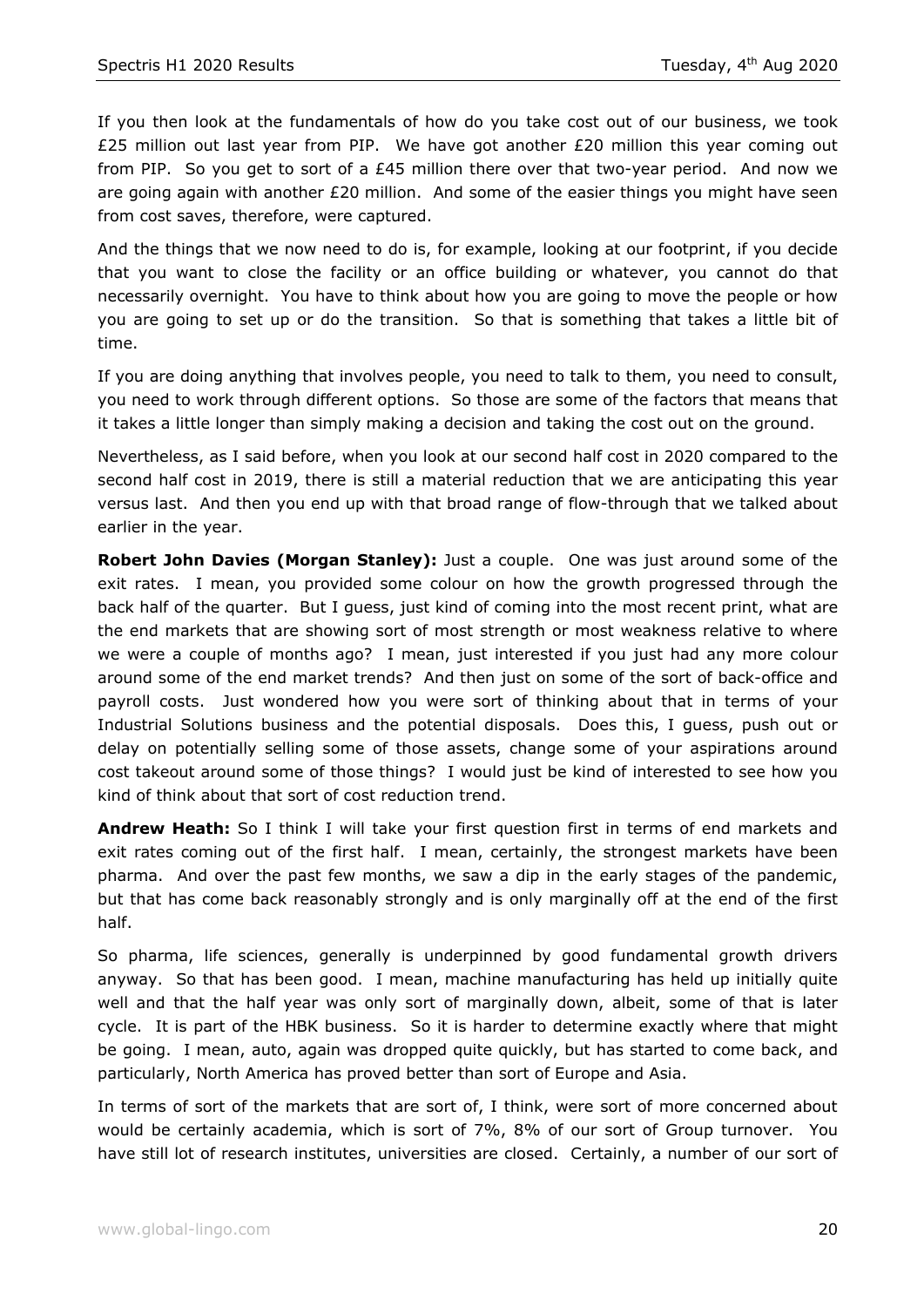OEM customers, their research labs as well are still operating on reduced capacity or they redirected activity in other areas.

But we still believe that fundamentally that will come back. It would just be a bit later to come back. And then I think the other are I would point to is sort of metals, minerals, mining and oil and gas, energy-related activity. I mean, clearly, those end markets have quickly suffered and remain working at a slower pace.

**Siobhán Andrews:** So we have got some questions on the webcast. You mentioned about academic research institutions being closed and sort of lower capacity. Have you got any signs of those reopening anytime in the near future?

**Andrew Heath:** Okay. So yes, apologies. We do not know what happened there, but for some reason, the call dropped. But so just in terms of academic research, I was discussing that. So we certainly saw a large number of research institutes, universities, labs close in the initial phases of COVID, mainly because of the consequences of social distancing requirements being implemented. We are seeing those progressively coming back as the world unlocks, albeit, a number of universities certainly remain closed, but sort of typically the OEM facilities and the research institutes are progressively coming back, and we are seeing that sort of month-over-month with more getting back up towards full capacity, albeit, in certain areas, some customers have redirected activities certainly in sort of pharma away from sort of traditional drug development onto vaccine development, and it just depends on which part of that market we play in. So progressively, we are seeing it unlocking.

**Siobhán Andrews:** And then this one is for Derek. You sort of note bad debt provisions have increased and to how much, and is that concentrated in a particular market or an operating company?

**Derek Harding:** So they have gone up by just a couple of million in the first half. And no, there is nothing specific. I mean, it is obviously an area of focus as we look into any issues with potential customers or some concern. So we are seeing little bits of signs of strain, but nothing material at the moment as we look into the second half.

**Siobhán Andrews:** And then one more. You have talked to in the statement about returning employee salaries. Can you just sort of go through the timing on that? And then can you go through the thought process behind that and the reinstatement of the dividend to shareholders as well, please?

**Andrew Heath:** Yes, of course. So look, all the way through this, we are absolutely trying to take a balanced approach to all our stakeholders. And in particularly, prioritising the welfare of our employees and trying to minimise the impact of this whole COVID pandemic on them.

Now as I said on the call, I do not feel it is either right or appropriate that we ask our employees to carry on taking that financial burden. Not only have a number of our employees taken a pay cuts or on short-time working or furlough, their take-home pay has gone down, equally, spouses, partners, people they are living with have been in similar situations or worse.

And as we have evaluated at the half year, our performance and also the outlook, then we think it is appropriate now to shift from the temporary measures to permanent, which to some extent is regrettable that we have got to go to permanent reductions, which means a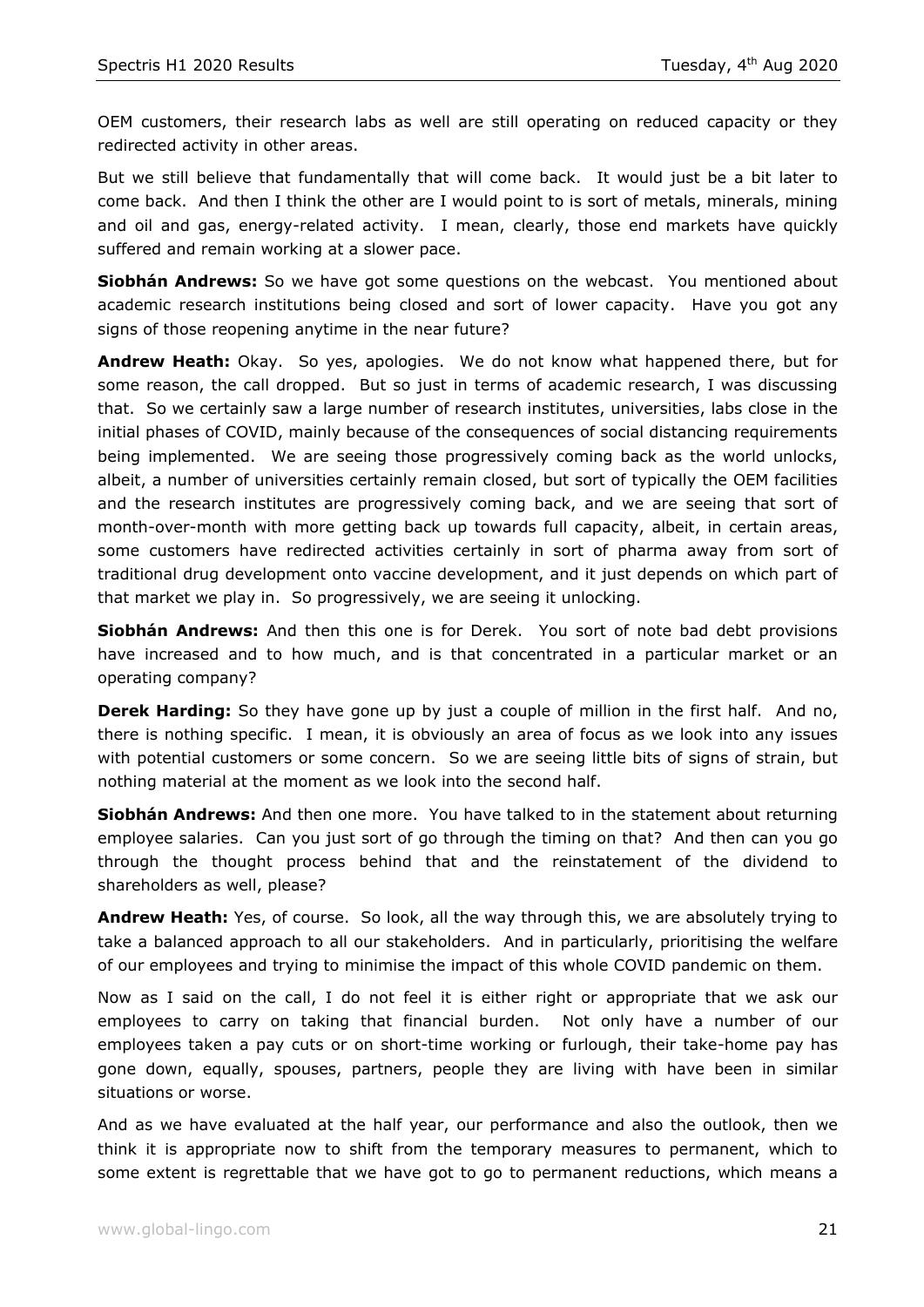resizing. But it is equally appropriate that we put our people back to full-time pay and fulltime working as soon as possible.

For many of our people, we will be looking to reinstate those salaries as of August and get people back as of August, depending on where some of our people are and which business they are and what we have agreed with certain of the representative bodies, etc, that will take us through into September in some of the businesses.

But wherever we can, we are going to try and get people back to full salary and full-time working over the coming days and weeks in August. And that is sort of very much our priority. And then clearly, we have been clear with our shareholders, but also our employees around decisions we took on dividends early in the year, which was very much in the face of a big unknown.

We wanted to make sure we protected the company and therefore, it is appropriate to cancel the special dividend, to postpone the final dividend from last year. But given our first half performance, it proves that we have been resilient, shows the strength of our business model and allows us to put our people back to full-time salaries and full-time working, but also puts us in a position, where we can pay dividends or reinstate dividends to our shareholders as well, given that we have commitments to them and they are equally an important stakeholder, we felt that the time is now right to do that.

And it also, I think, is a sign to all our stakeholders, our shareholders, our employees, our customer suppliers that we think we have weathered what hopefully is the worst that COVID has thrown at us during the second quarter, and we weathered the situation well and come out of the position in a stronger from a balance sheet perspective, with good cash generation, and that gives us the confidence to reinstate the dividend.

So in doing so, I think that is just us reiterating to the markets our ongoing confidence in the strength of our business model and the strength of our businesses.

**Siobhán Andrews**: To other questions from webcast. What would you highlight in terms of progress on ESG issues this year, please?

**Andrew Heath:** All right. Yeah. Great. So I think inevitably as we have gone into this whole situation of the past month, it has really heightened our thinking around the environment, governance, but in particularly, social responsibility. And that has been uppermost in our thinking as we have gone through the past weeks and months and the actions that we have taken, the strategy that we have been developing to cope and manage the situation as we went through our sort of react, respond and reset thinking very much sort of falling back and relying on the core values and culture of the Spectris people and business model.

And hopefully, from what we have said and how we have acted, you can see that we have endeavoured to be true to our values and our culture, and also make sure that we have acted in a socially responsible way as we possibly can. Equally, as we are going through this year, we are sort of, I think, let us say, redoubling our efforts around the whole ESG agenda.

Clearly, it is not just COVID, but with things like Black Lives Matter. It is made us stop and think on a number of fronts as to what is the right thing to do for a number of our people within the Group as well and how we should run Spectris going forward. And as part of that